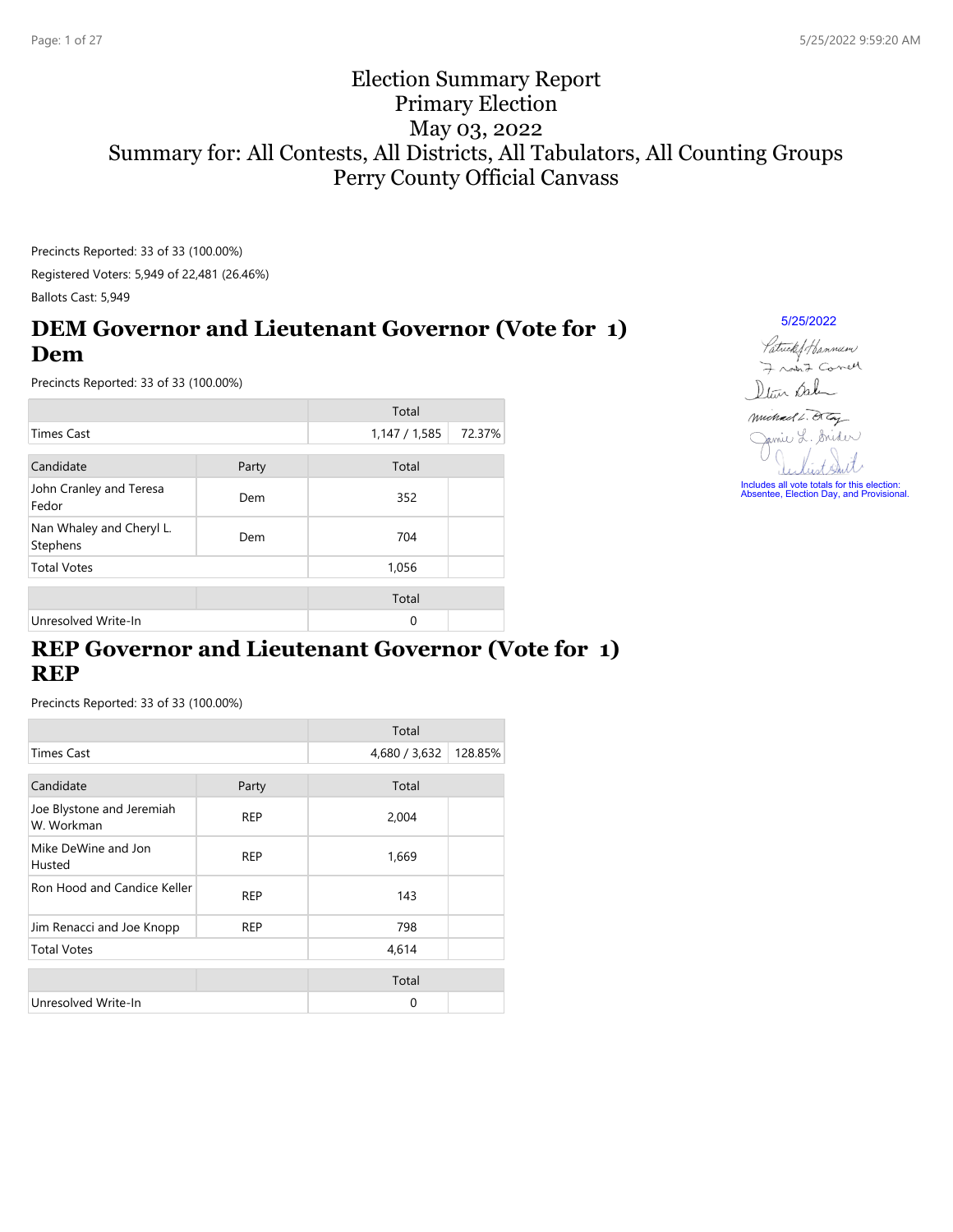### **DEM Attorney General (Vote for 1) Dem**

Precincts Reported: 33 of 33 (100.00%)

|                     |       | Total       |        |
|---------------------|-------|-------------|--------|
| Times Cast          |       | 1,147/1,585 | 72.37% |
| Candidate           | Party | Total       |        |
| Jeffrey A. Crossman | Dem   | 945         |        |
| <b>Total Votes</b>  |       |             |        |
|                     |       | 945         |        |
|                     |       | Total       |        |
| Unresolved Write-In |       | 0           |        |

### **REP Attorney General (Vote for 1) REP**

Precincts Reported: 33 of 33 (100.00%)

|                     |            | Total         |         |
|---------------------|------------|---------------|---------|
| Times Cast          |            | 4,680 / 3,632 | 128.85% |
| Candidate           | Party      | Total         |         |
|                     |            |               |         |
| Dave Yost           | <b>REP</b> | 3,820         |         |
| <b>Total Votes</b>  |            | 3,820         |         |
|                     |            | Total         |         |
| Unresolved Write-In |            | 0             |         |

#### **DEM Auditor of State (Vote for 1) Dem**

Precincts Reported: 33 of 33 (100.00%)

|                     |       | Total         |        |
|---------------------|-------|---------------|--------|
| Times Cast          |       | 1,147 / 1,585 | 72.37% |
| Candidate           | Party | Total         |        |
| Taylor Sappington   | Dem   | 941           |        |
| <b>Total Votes</b>  |       | 941           |        |
|                     |       | Total         |        |
| Unresolved Write-In |       | $\Omega$      |        |

### **REP Auditor of State (Vote for 1) REP**

|                     |            | Total         |         |
|---------------------|------------|---------------|---------|
| <b>Times Cast</b>   |            | 4,680 / 3,632 | 128.85% |
| Candidate           | Party      | Total         |         |
| Keith Faber         | <b>REP</b> | 3,652         |         |
| <b>Total Votes</b>  |            | 3,652         |         |
|                     |            | Total         |         |
| Unresolved Write-In |            | 0             |         |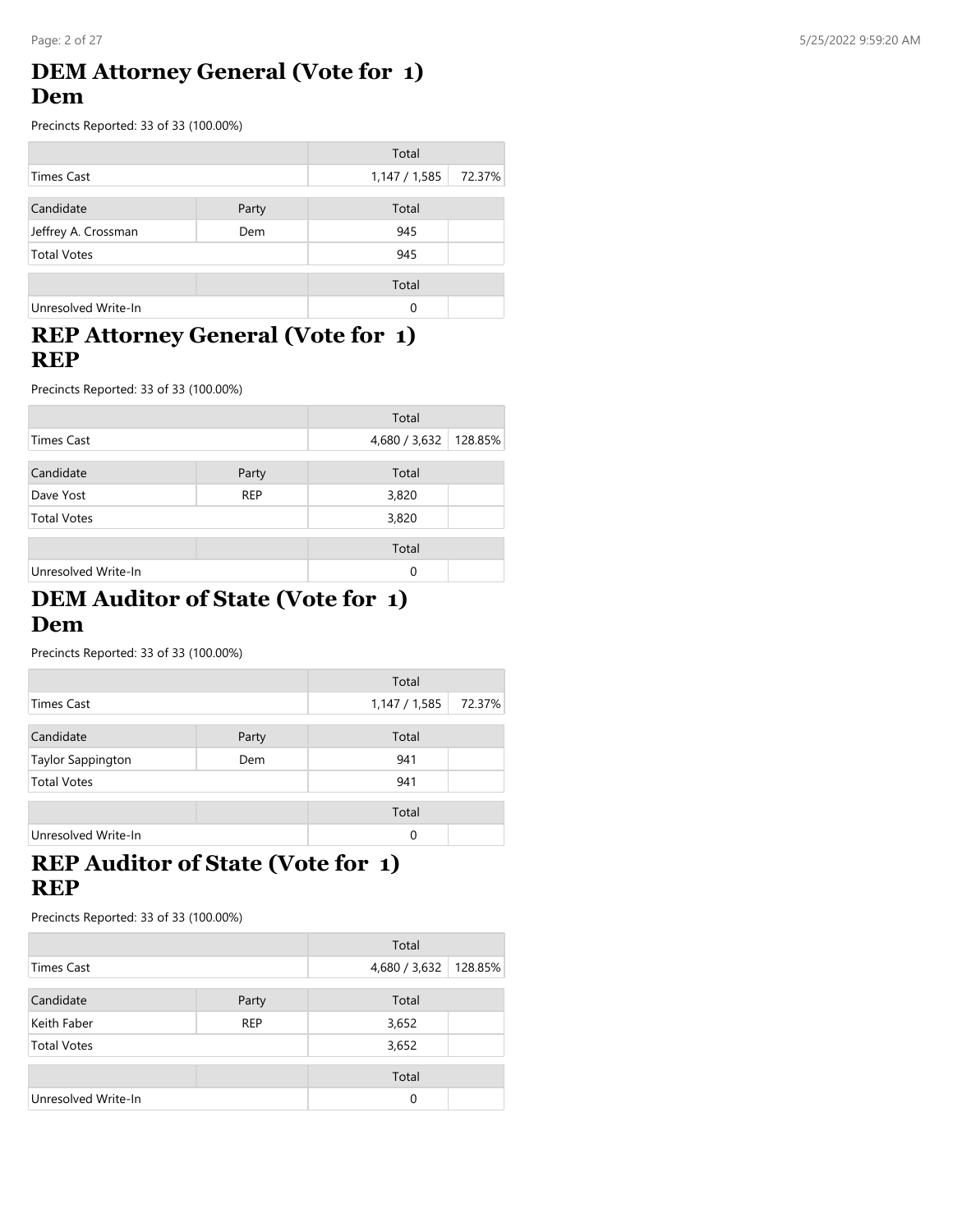### **DEM Secretary of State (Vote for 1) Dem**

Precincts Reported: 33 of 33 (100.00%)

|                     |       | Total       |        |
|---------------------|-------|-------------|--------|
| Times Cast          |       | 1,147/1,585 | 72.37% |
| Candidate           | Party | Total       |        |
| Chelsea Clark       | Dem   | 943         |        |
| <b>Total Votes</b>  |       | 943         |        |
|                     |       |             |        |
|                     |       | Total       |        |
| Unresolved Write-In |       | 0           |        |

### **REP Secretary of State (Vote for 1) REP**

Precincts Reported: 33 of 33 (100.00%)

|                     |            | Total         |         |
|---------------------|------------|---------------|---------|
| <b>Times Cast</b>   |            | 4,680 / 3,632 | 128.85% |
| Candidate           | Party      | Total         |         |
| John Adams          | <b>REP</b> | 1,590         |         |
| Frank LaRose        | <b>REP</b> | 2,405         |         |
| <b>Total Votes</b>  |            | 3,995         |         |
|                     |            | Total         |         |
| Unresolved Write-In |            | 0             |         |

### **REP Treasurer of State (Vote for 1) REP**

Precincts Reported: 33 of 33 (100.00%)

|                     |            | Total         |         |
|---------------------|------------|---------------|---------|
| <b>Times Cast</b>   |            | 4,680 / 3,632 | 128.85% |
| Candidate           | Party      | Total         |         |
| Robert Sprague      | <b>REP</b> | 3,549         |         |
| <b>Total Votes</b>  |            | 3,549         |         |
|                     |            | Total         |         |
| Unresolved Write-In |            | 0             |         |

### **DEM Treasurer of State (Vote for 1) Dem**

|                     |       | Total         |        |
|---------------------|-------|---------------|--------|
| Times Cast          |       | 1,147 / 1,585 | 72.37% |
| Candidate           | Party | Total         |        |
| Scott Schertzer     | Dem   | 875           |        |
| <b>Total Votes</b>  |       | 875           |        |
|                     |       | Total         |        |
| Unresolved Write-In |       | 0             |        |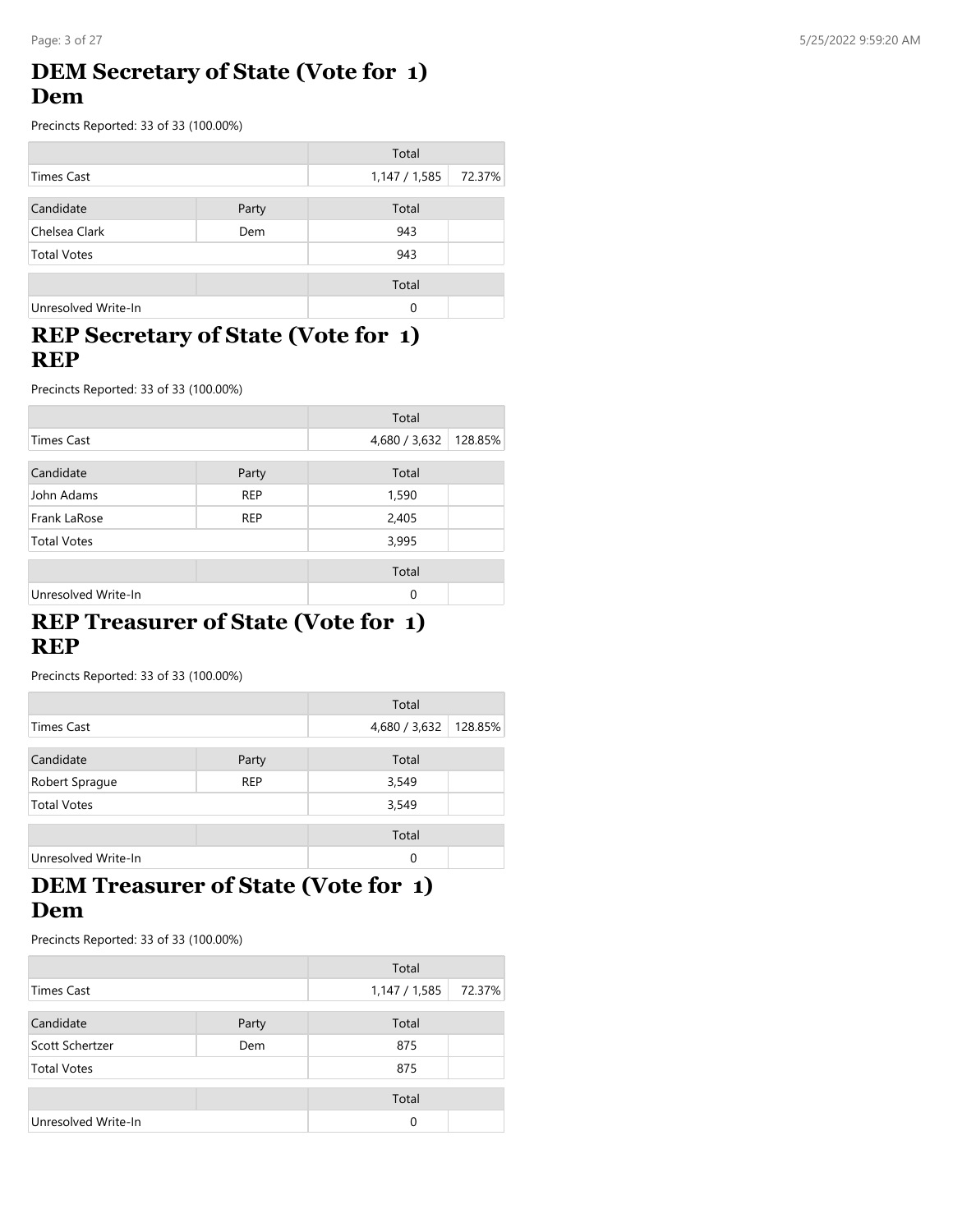# **DEM Chief Justice of the Supreme Court (Vote for 1) Dem**

Precincts Reported: 33 of 33 (100.00%)

|                     |       | Total         |        |
|---------------------|-------|---------------|--------|
| <b>Times Cast</b>   |       | 1,147 / 1,585 | 72.37% |
| Candidate           | Party | Total         |        |
| Jennifer Brunner    | Dem   | 995           |        |
| <b>Total Votes</b>  |       | 995           |        |
|                     |       | Total         |        |
| Unresolved Write-In |       | 0             |        |

### **REP Chief Justice of the Supreme Court (Vote for 1) REP**

Precincts Reported: 33 of 33 (100.00%)

|                     |            | Total         |         |
|---------------------|------------|---------------|---------|
| <b>Times Cast</b>   |            | 4,680 / 3,632 | 128.85% |
| Candidate           | Party      | Total         |         |
| Sharon L. Kennedy   | <b>REP</b> | 3,611         |         |
| <b>Total Votes</b>  |            | 3,611         |         |
|                     |            | Total         |         |
| Unresolved Write-In |            | 0             |         |

#### **REP Justice of the Supreme Court (FTC 01/01/23) (Vote for 1) REP**

Precincts Reported: 33 of 33 (100.00%)

|                     |            | Total         |         |
|---------------------|------------|---------------|---------|
| Times Cast          |            | 4,680 / 3,632 | 128.85% |
| Candidate           | Party      | Total         |         |
| Pat Fischer         | <b>REP</b> | 3,469         |         |
| <b>Total Votes</b>  |            | 3,469         |         |
|                     |            | Total         |         |
| Unresolved Write-In |            | 0             |         |

### **DEM Justice of the Supreme Court (FTC 01/01/23) (Vote for 1) Dem**

|                     |       | Total       |        |
|---------------------|-------|-------------|--------|
| Times Cast          |       | 1,147/1,585 | 72.37% |
| Candidate           | Party | Total       |        |
| Terri Jamison       | Dem   | 936         |        |
| <b>Total Votes</b>  |       | 936         |        |
|                     |       | Total       |        |
| Unresolved Write-In |       | 0           |        |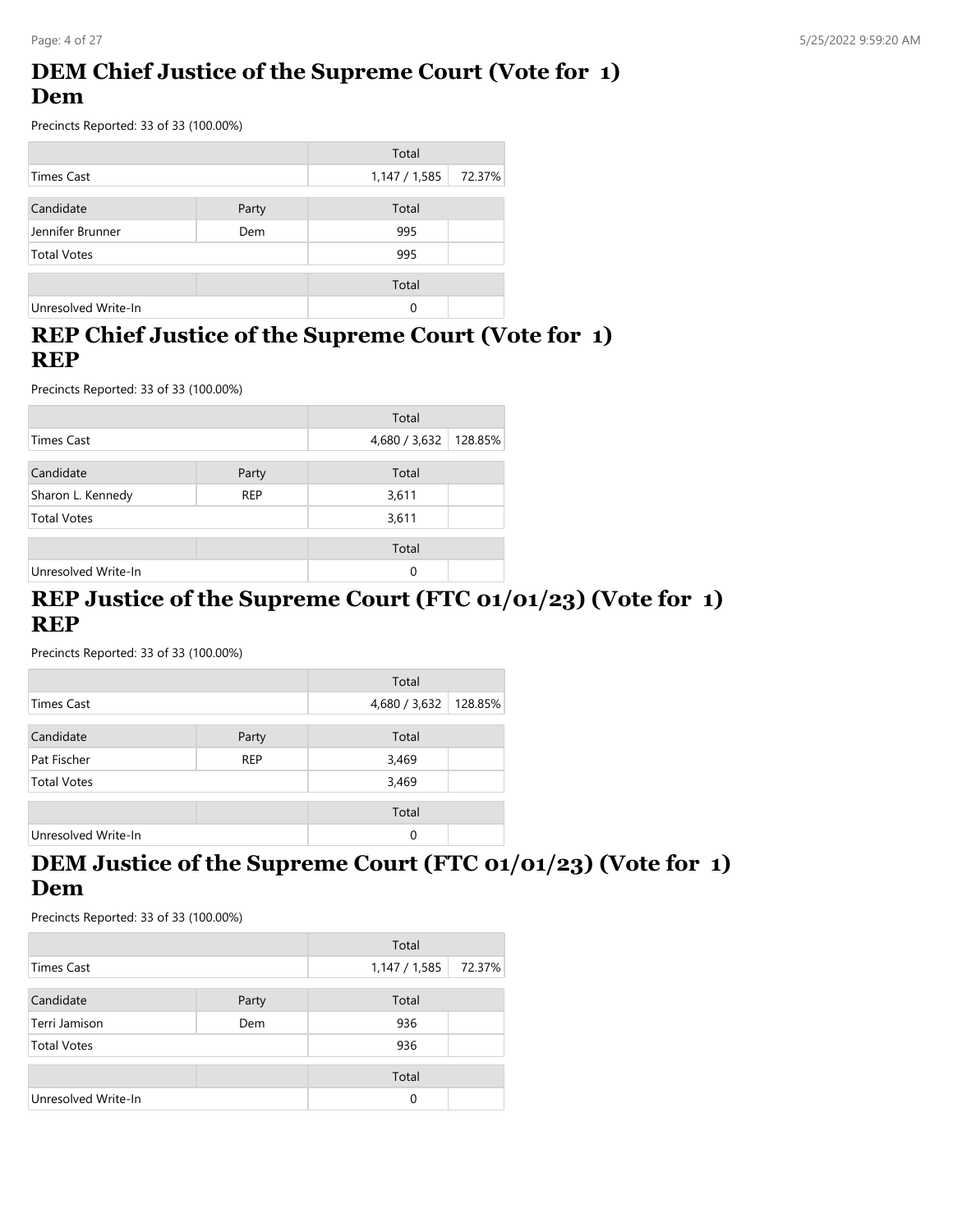### **DEM Justice of the Supreme Court (FTC 01/02/23) (Vote for 1) Dem**

Precincts Reported: 33 of 33 (100.00%)

|                     |       | Total         |        |
|---------------------|-------|---------------|--------|
| Times Cast          |       | 1,147 / 1,585 | 72.37% |
|                     |       |               |        |
| Candidate           | Party | Total         |        |
| Marilyn Zayas       | Dem   | 871           |        |
| <b>Total Votes</b>  |       | 871           |        |
|                     |       | Total         |        |
|                     |       |               |        |
| Unresolved Write-In |       | 0             |        |

#### н. **REP Justice of the Supreme Court (FTC 01/02/23) (Vote for 1) REP**

Precincts Reported: 33 of 33 (100.00%)

|                     |            | Total         |         |
|---------------------|------------|---------------|---------|
| <b>Times Cast</b>   |            | 4,680 / 3,632 | 128.85% |
| Candidate           | Party      | Total         |         |
| Pat DeWine          | <b>REP</b> | 3,179         |         |
| <b>Total Votes</b>  |            | 3,179         |         |
|                     |            | Total         |         |
| Unresolved Write-In |            | $\Omega$      |         |

#### **DEM U.S. Senator (Vote for 1) Dem**

|                     |       | Total         |        |
|---------------------|-------|---------------|--------|
| <b>Times Cast</b>   |       | 1,147 / 1,585 | 72.37% |
| Candidate           | Party | Total         |        |
| Morgan Harper       | Dem   | 178           |        |
| Traci TJ Johnson    | Dem   | 114           |        |
| Tim Ryan            | Dem   | 799           |        |
| <b>Total Votes</b>  |       | 1,091         |        |
|                     |       | Total         |        |
| Unresolved Write-In |       | 0             |        |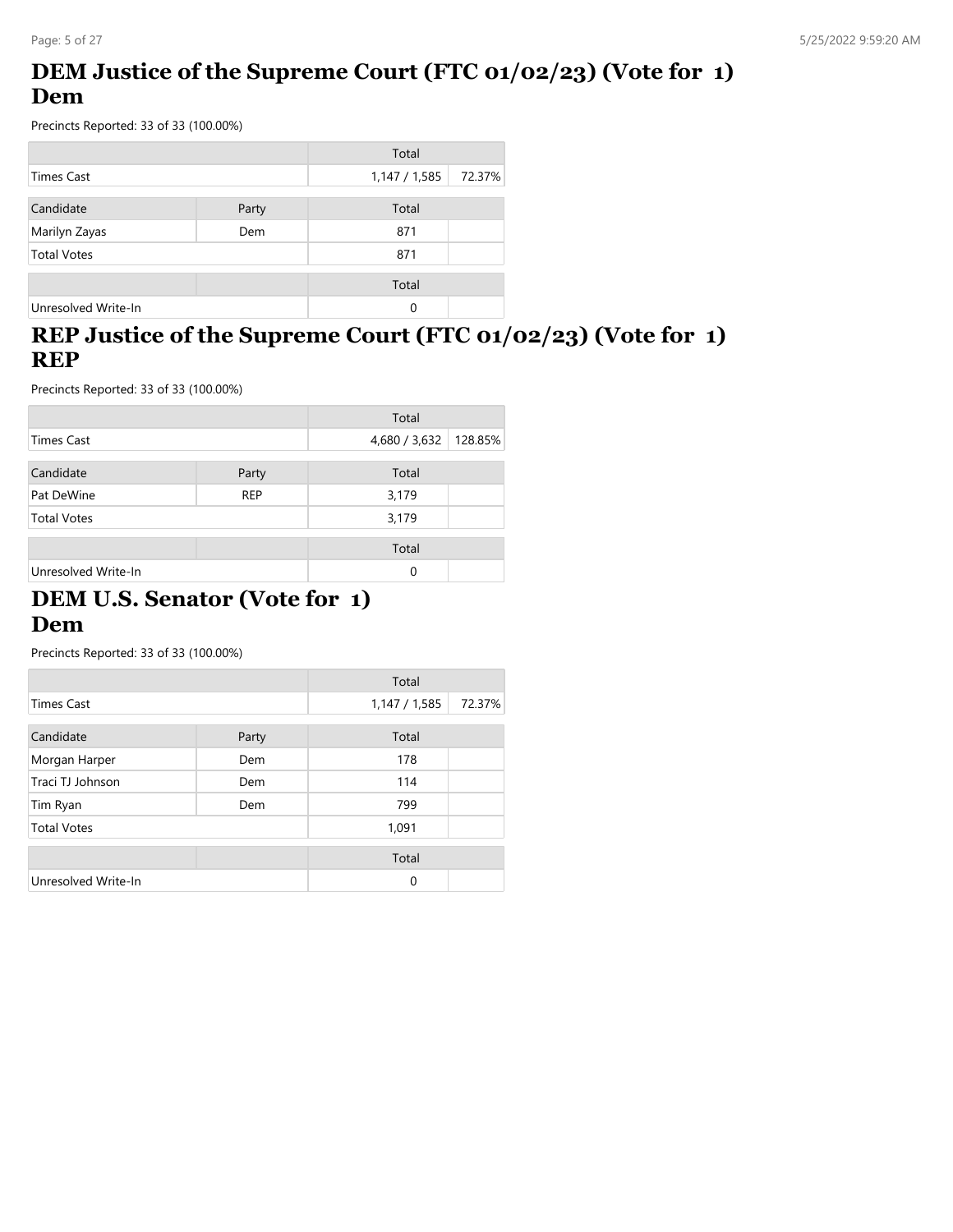### **REP U.S. Senator (Vote for 1) REP**

Precincts Reported: 33 of 33 (100.00%)

|                     |            | Total         |         |
|---------------------|------------|---------------|---------|
| <b>Times Cast</b>   |            | 4,680 / 3,632 | 128.85% |
| Candidate           | Party      | Total         |         |
| Matt Dolan          | <b>REP</b> | 723           |         |
| Mike Gibbons        | <b>REP</b> | 771           |         |
| Josh Mandel         | <b>REP</b> | 1,235         |         |
| Neil Patel          | <b>REP</b> | 27            |         |
| Mark Pukita         | <b>REP</b> | 79            |         |
| Jane Timken         | <b>REP</b> | 123           |         |
| JD Vance            | <b>REP</b> | 1,512         |         |
| <b>Total Votes</b>  |            | 4,470         |         |
|                     |            | Total         |         |
| Unresolved Write-In |            | $\mathbf 0$   |         |

### **REP Representative to Congress - 12th District (Vote for 1) REP**

Precincts Reported: 33 of 33 (100.00%)

|                      |            | Total         |         |
|----------------------|------------|---------------|---------|
| <b>Times Cast</b>    |            | 4,680 / 3,632 | 128.85% |
| Candidate            | Party      | Total         |         |
| Troy Balderson       | <b>REP</b> | 3,518         |         |
| Brandon Michael Lape | <b>REP</b> | 650           |         |
| <b>Total Votes</b>   |            | 4,168         |         |
|                      |            | Total         |         |
| Unresolved Write-In  |            | 0             |         |

#### **DEM Representative to Congress - 12th District (Vote for 1) Dem**

|                     |       | Total         |        |
|---------------------|-------|---------------|--------|
| Times Cast          |       | 1,147 / 1,585 | 72.37% |
| Candidate           | Party | Total         |        |
| Michael Fletcher    | Dem   | 438           |        |
| Amy Rippel-Elton    | Dem   | 554           |        |
| <b>Total Votes</b>  |       | 992           |        |
|                     |       | Total         |        |
| Unresolved Write-In |       | 0             |        |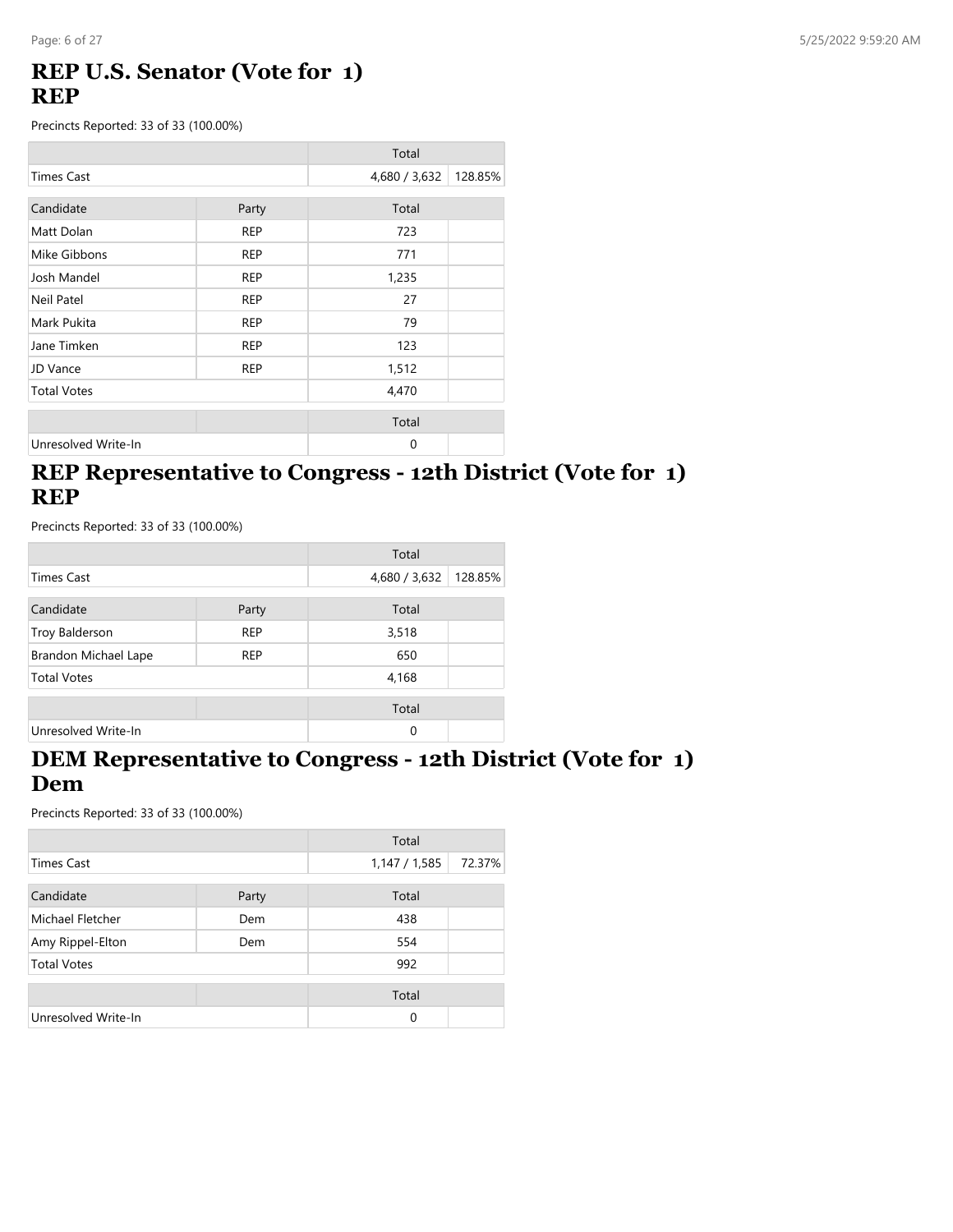### **DEM Judge Of The Court Of Appeals (5th District) 2-9-2023 (Vote for 1) Dem**

Precincts Reported: 33 of 33 (100.00%)

|                     |       | Total       |        |
|---------------------|-------|-------------|--------|
| Times Cast          |       | 1,147/1,585 | 72.37% |
| Candidate           | Party | Total       |        |
| Earle E. Wise Jr.   | Dem   | 889         |        |
| <b>Total Votes</b>  |       | 889         |        |
|                     |       | Total       |        |
| Unresolved Write-In |       | 0           |        |

### **REP Judge Of The Court Of Appeals (5th District) 2-9-2023 (Vote for 1) REP**

Precincts Reported: 33 of 33 (100.00%)

|                     |            | Total         |         |
|---------------------|------------|---------------|---------|
| <b>Times Cast</b>   |            | 4,680 / 3,632 | 128.85% |
| Candidate           | Party      | Total         |         |
| Jeff Furr           | <b>REP</b> | 1,063         |         |
| Andrew King         | <b>REP</b> | 2,156         |         |
| <b>Total Votes</b>  |            | 3,219         |         |
|                     |            | Total         |         |
| Unresolved Write-In |            | 0             |         |

### **Democrat Judge, 5th District Court of Appeals 2-10-2023 (Vote for 1) Dem**

Precincts Reported: 33 of 33 (100.00%)

|                     |       | Total       |        |
|---------------------|-------|-------------|--------|
| Times Cast          |       | 1,147/1,585 | 72.37% |
|                     |       |             |        |
| Candidate           | Party | Total       |        |
| David T. Ball       | Dem   | 901         |        |
| <b>Total Votes</b>  |       | 901         |        |
|                     |       | Total       |        |
| Unresolved Write-In |       | $\Omega$    |        |

### **Republican Judge, 5th District Court of Appeals 2-10-2023 (Vote for 1) REP**

|                     |            | Total         |         |
|---------------------|------------|---------------|---------|
| <b>Times Cast</b>   |            | 4,680 / 3,632 | 128.85% |
| Candidate           | Party      | Total         |         |
| Craig Baldwin       | <b>REP</b> | 3,191         |         |
| <b>Total Votes</b>  |            | 3,191         |         |
|                     |            | Total         |         |
| Unresolved Write-In |            | $\Omega$      |         |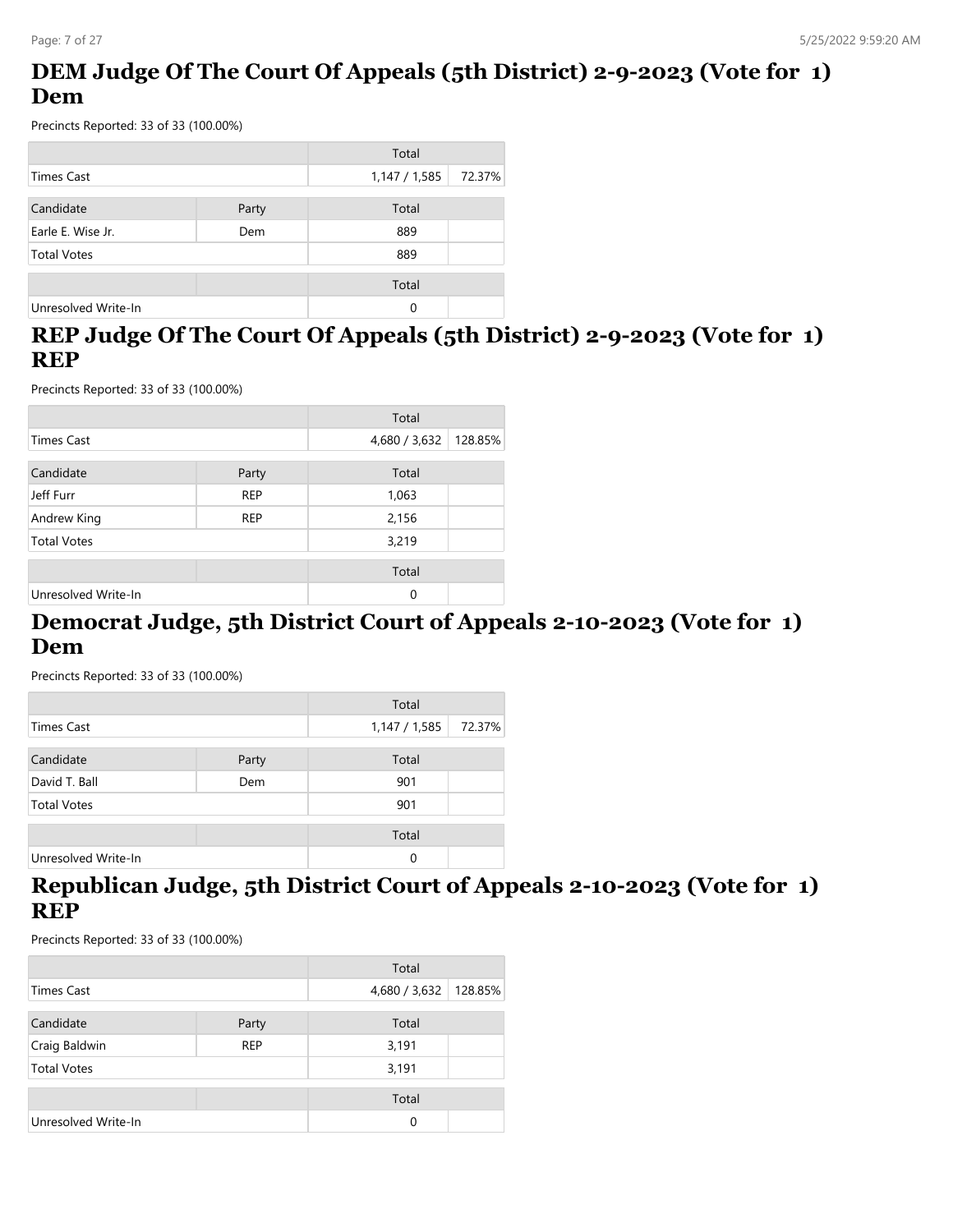### **DEM County Commissioner FTC 01-01-2023 (Vote for 1) Dem**

Precincts Reported: 33 of 33 (100.00%)

|                     |                 | Total         |        |
|---------------------|-----------------|---------------|--------|
| <b>Times Cast</b>   |                 | 1,147 / 1,585 | 72.37% |
| Candidate           | Party           | Total         |        |
| <b>Total Votes</b>  |                 | 116           |        |
|                     |                 | Total         |        |
| <b>Todd Shafer</b>  | <b>WRITE-IN</b> | 116           |        |
| Unresolved Write-In |                 | 0             |        |

### **REP County Commissioner FTC 01-01-2023 (Vote for 1) REP**

Precincts Reported: 33 of 33 (100.00%)

|                     |            | Total         |         |
|---------------------|------------|---------------|---------|
| <b>Times Cast</b>   |            | 4,680 / 3,632 | 128.85% |
| Candidate           | Party      | Total         |         |
| Shawn L. Glenn      | <b>REP</b> | 1,245         |         |
| Scott Owen          | <b>REP</b> | 3,079         |         |
| <b>Total Votes</b>  |            | 4,324         |         |
|                     |            | Total         |         |
| Unresolved Write-In |            | $\Omega$      |         |

### **DEM County Auditor (Vote for 1) Dem**

Precincts Reported: 33 of 33 (100.00%)

|                         |       | Total         |        |
|-------------------------|-------|---------------|--------|
| Times Cast              |       | 1,147 / 1,585 | 72.37% |
| Candidate               | Party | Total         |        |
| No Valid Petition Filed |       |               |        |
| <b>Total Votes</b>      |       | 0             |        |
|                         |       | Total         |        |
| Unresolved Write-In     |       | $\Omega$      |        |

### **REP County Auditor (Vote for 1) REP**

|                     |            | Total         |         |
|---------------------|------------|---------------|---------|
| Times Cast          |            | 4,680 / 3,632 | 128.85% |
| Candidate           | Party      | Total         |         |
| Drew Cannon         | <b>REP</b> | 3,645         |         |
| <b>Total Votes</b>  |            | 3,645         |         |
|                     |            | Total         |         |
| Unresolved Write-In |            | 0             |         |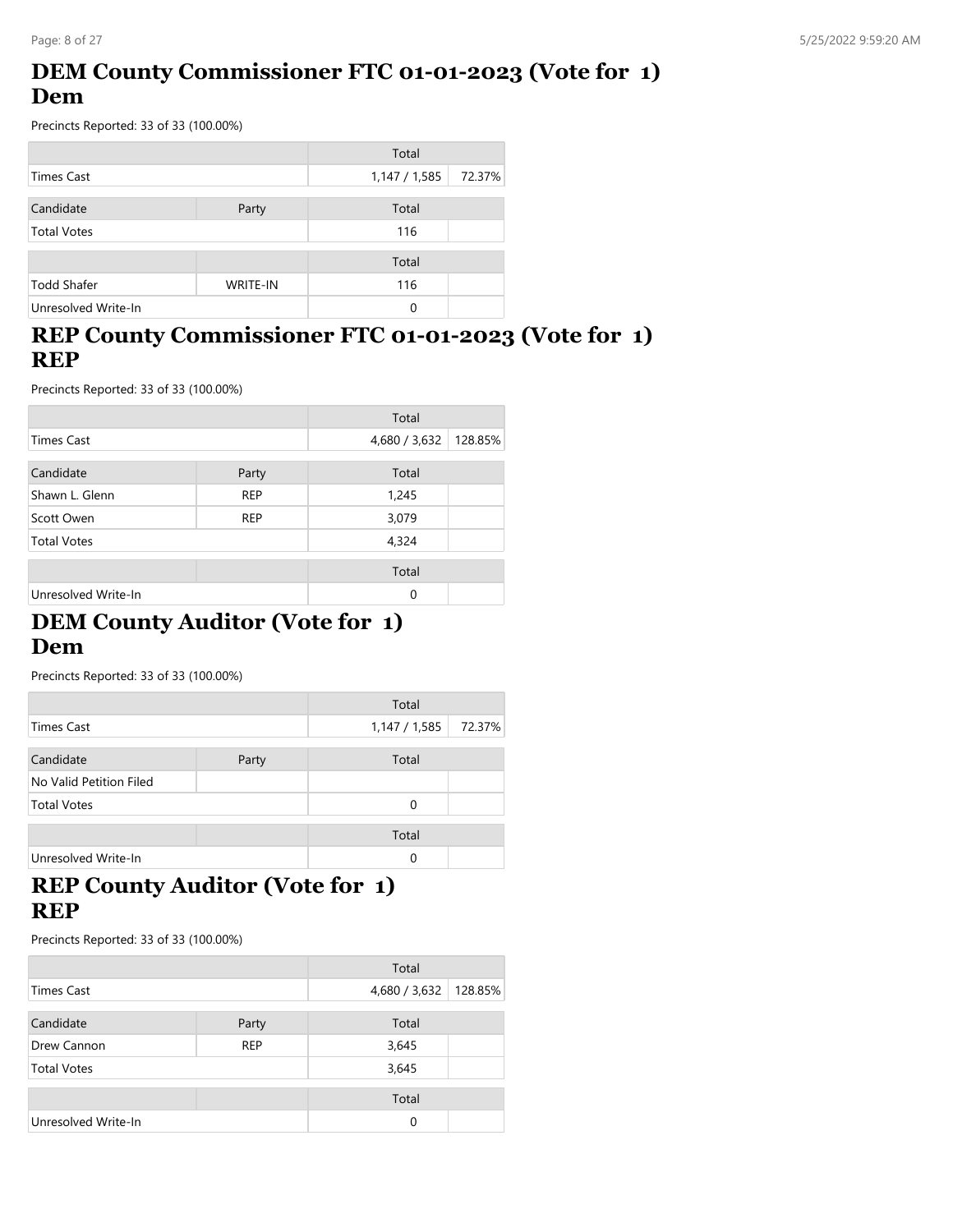#### **Member of County Central Committee - Democratic - New Lexington A/B (Vote for 1) Dem**

Precincts Reported: 1 of 1 (100.00%)

|                     |          | Total |        |
|---------------------|----------|-------|--------|
| Times Cast          |          | 20/36 | 55.56% |
|                     |          |       |        |
| Candidate           | Party    | Total |        |
| <b>Total Votes</b>  |          |       |        |
|                     |          |       |        |
|                     |          | Total |        |
| Michael A. Lollo    | WRITE-IN |       |        |
| Unresolved Write-In |          | 0     |        |

# **Member of County Central Committee - Democratic - New Lexington C/E/F (Vote for 1)**

#### **Dem**

Precincts Reported: 1 of 1 (100.00%)

|                     |       | Total    |        |
|---------------------|-------|----------|--------|
| <b>Times Cast</b>   |       | 19/48    | 39.58% |
|                     |       |          |        |
| Candidate           | Party | Total    |        |
| Jennifer Fink       | Dem   | 19       |        |
| <b>Total Votes</b>  |       | 19       |        |
|                     |       | Total    |        |
| Unresolved Write-In |       | $\Omega$ |        |

# **Member of County Central Committee - Democratic - New Lexington D (Vote for 1)**

**Dem**

|                     |       | Total |        |
|---------------------|-------|-------|--------|
| <b>Times Cast</b>   |       | 28/38 | 73.68% |
| Candidate           | Party | Total |        |
| Anna Spears         | Dem   | 12    |        |
| Paul S. Wollenberg  | Dem   | 16    |        |
| <b>Total Votes</b>  |       | 28    |        |
|                     |       | Total |        |
| Unresolved Write-In |       | 0     |        |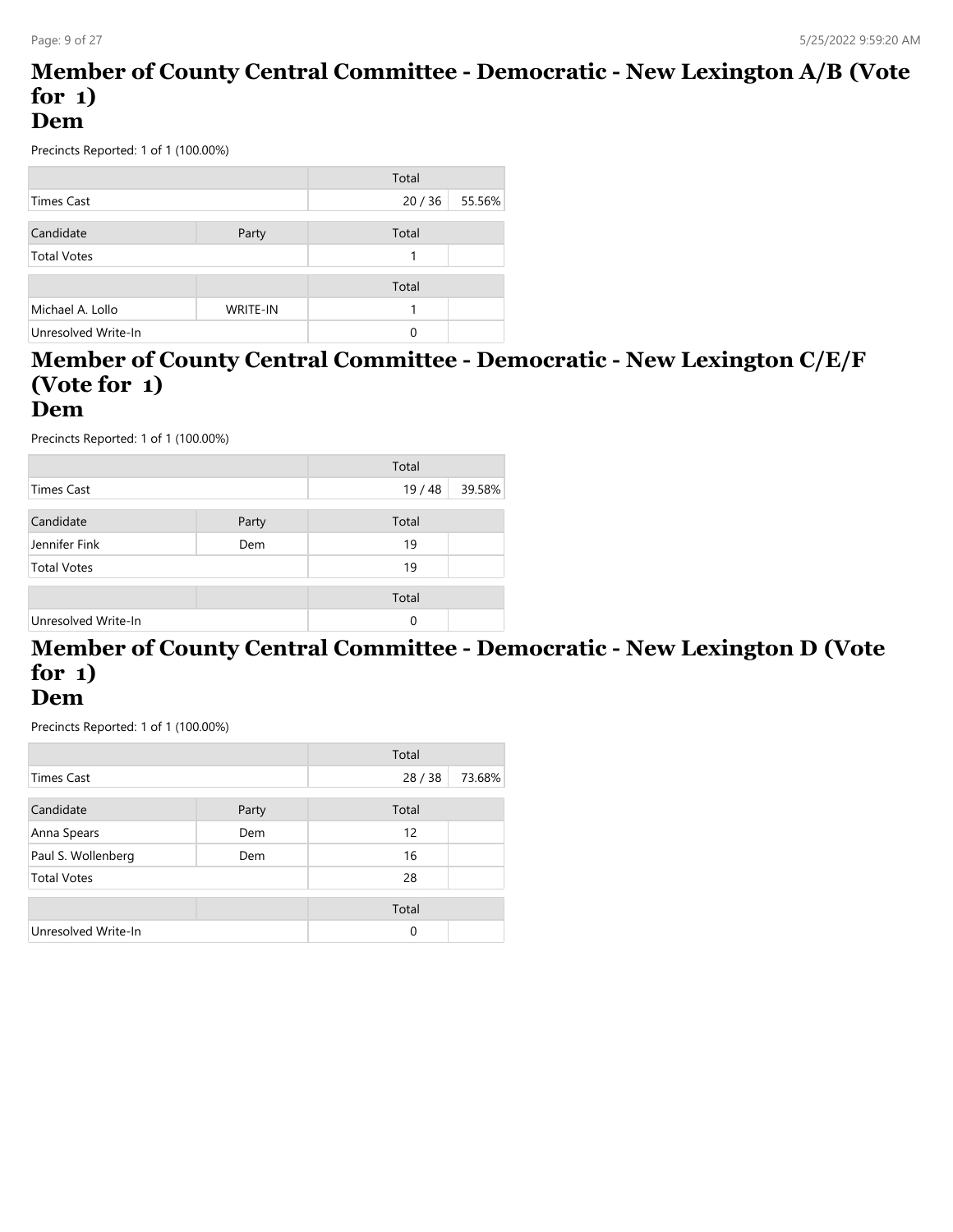#### **Member of County Central Committee - Democratic - New Lexington G/H/I (Vote for 1) Dem**

Precincts Reported: 1 of 1 (100.00%)

|                     |       | Total    |        |
|---------------------|-------|----------|--------|
| Times Cast          |       | 63/105   | 60.00% |
|                     |       |          |        |
| Candidate           | Party | Total    |        |
| Kelley Murphy       | Dem   | 19       |        |
| Timothy J. Stenson  | Dem   | 43       |        |
| <b>Total Votes</b>  |       | 62       |        |
|                     |       |          |        |
|                     |       | Total    |        |
| Unresolved Write-In |       | $\Omega$ |        |

#### **Member of County Central Committee - Democratic - Bearfield, East/West (Vote for 1) Dem**

Precincts Reported: 1 of 1 (100.00%)

|                         |       | Total    |        |
|-------------------------|-------|----------|--------|
| <b>Times Cast</b>       |       | 21/47    | 44.68% |
|                         |       |          |        |
| Candidate               | Party | Total    |        |
| No Valid Petition Filed |       |          |        |
| <b>Total Votes</b>      |       | $\Omega$ |        |
|                         |       |          |        |
|                         |       | Total    |        |
| Unresolved Write-In     |       | $\Omega$ |        |
|                         |       |          |        |

# **Member of County Central Committee - Democratic - Redfield/Rehoboth (Vote for 1)**

#### **Dem**

|                     |       | Total |        |
|---------------------|-------|-------|--------|
| Times Cast          |       | 30/49 | 61.22% |
| Candidate           | Party | Total |        |
| Melissa Ann Walters | Dem   | 21    |        |
| <b>Total Votes</b>  |       | 21    |        |
|                     |       | Total |        |
| Unresolved Write-In |       | 0     |        |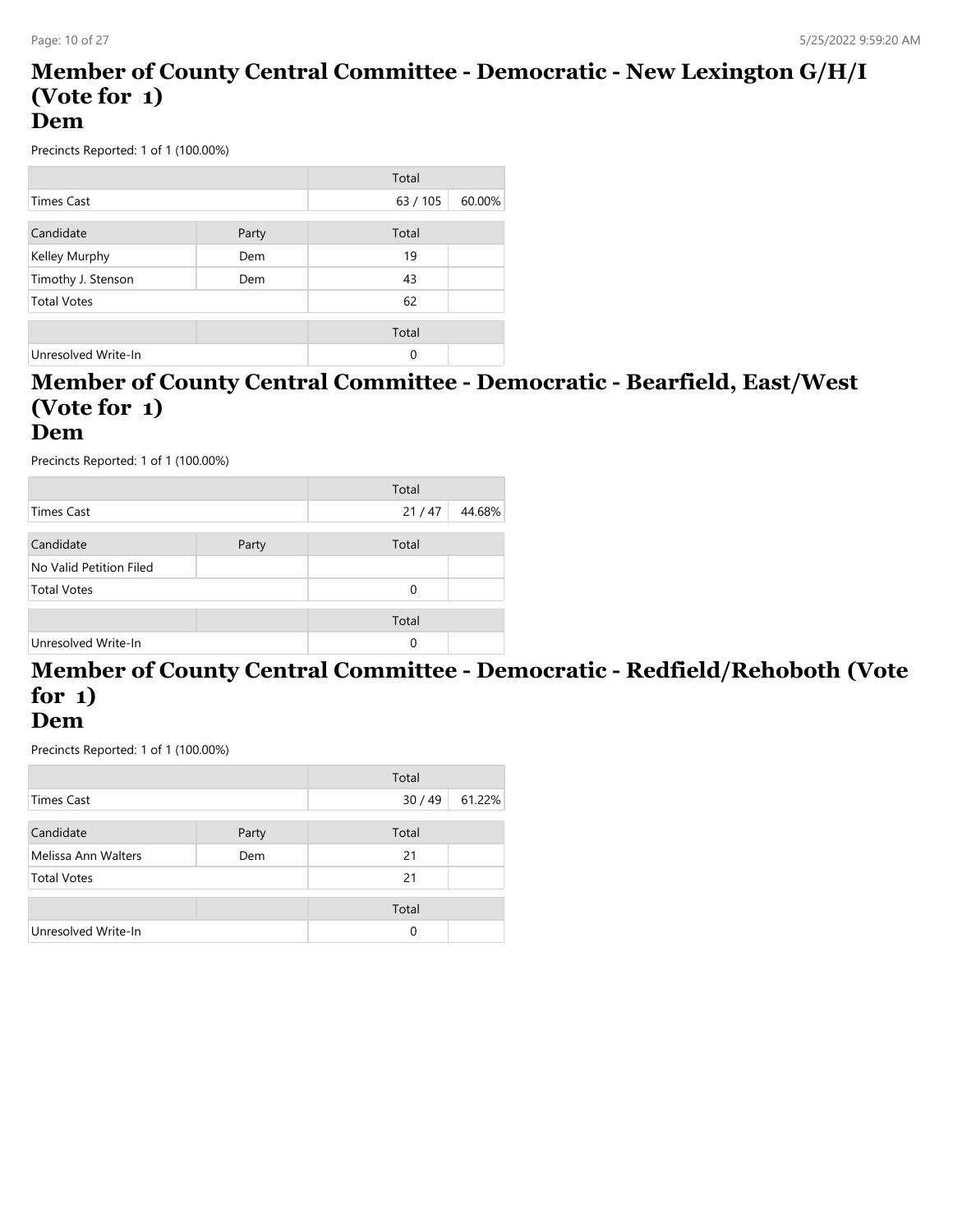#### **Member of County Central Committee - Democratic - New Straitsville/Coal (Vote for 1) Dem**

Precincts Reported: 1 of 1 (100.00%)

|                     |       | Total |        |
|---------------------|-------|-------|--------|
| <b>Times Cast</b>   |       | 15/31 | 48.39% |
|                     |       |       |        |
| Candidate           | Party | Total |        |
| Joseph D. Maroon    | Dem   | 15    |        |
| <b>Total Votes</b>  |       | 15    |        |
|                     |       |       |        |
|                     |       | Total |        |
| Unresolved Write-In |       | 0     |        |

# **Member of County Central Committee - Democratic - Crooksville A/B/C/D (Vote for 1)**

#### **Dem**

Precincts Reported: 1 of 1 (100.00%)

|                     |       | Total |        |
|---------------------|-------|-------|--------|
| <b>Times Cast</b>   |       | 26/49 | 53.06% |
|                     |       |       |        |
| Candidate           | Party | Total |        |
| Kelly J. Hannum     | Dem   | 26    |        |
| <b>Total Votes</b>  |       | 26    |        |
|                     |       | Total |        |
|                     |       |       |        |
| Unresolved Write-In |       | 0     |        |

# **Member of County Central Committee - Democratic - Crooksville E/F (Vote for 1)**

### **Dem**

Precincts Reported: 1 of 1 (100.00%)

|                     |       | Total    |        |
|---------------------|-------|----------|--------|
| Times Cast          |       | 32/48    | 66.67% |
|                     |       |          |        |
| Candidate           | Party | Total    |        |
| Fred Redfern        | Dem   | 24       |        |
| <b>Total Votes</b>  |       | 24       |        |
|                     |       |          |        |
|                     |       | Total    |        |
| Unresolved Write-In |       | $\Omega$ |        |

#### **Member of County Central Committee - Democratic - Roseville (Vote for 1) Dem**

|                         |       | Total |        |
|-------------------------|-------|-------|--------|
| Times Cast              |       | 13/24 | 54.17% |
| Candidate               | Party | Total |        |
| No Valid Petition Filed |       |       |        |
| <b>Total Votes</b>      |       | 0     |        |
|                         |       | Total |        |
| Unresolved Write-In     |       | 0     |        |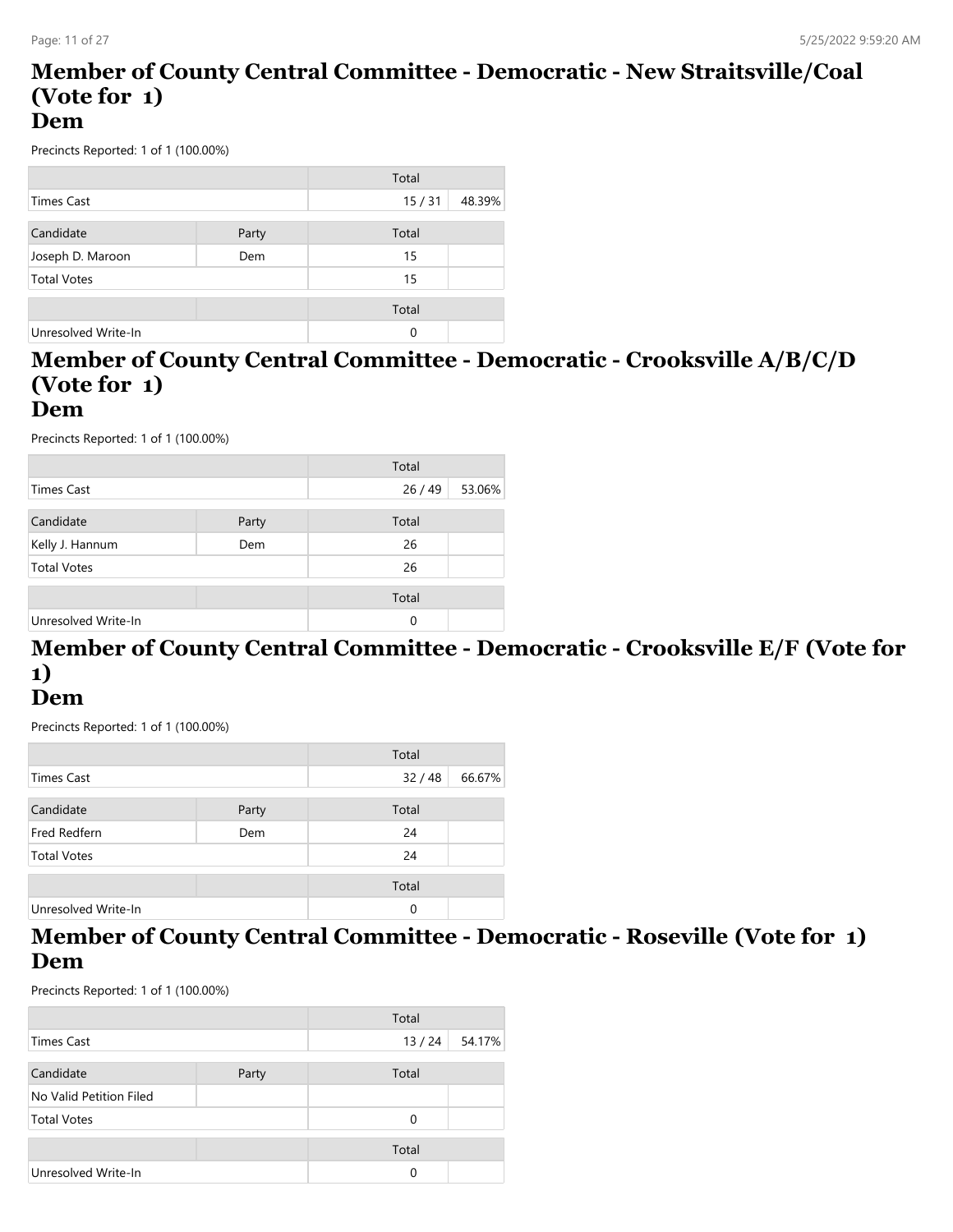### **Member of County Central Committee - Democratic - Harrison S (Vote for 1) Dem**

Precincts Reported: 1 of 1 (100.00%)

|                         |       | Total    |        |
|-------------------------|-------|----------|--------|
| Times Cast              |       | 23/41    | 56.10% |
|                         |       |          |        |
| Candidate               | Party | Total    |        |
| No Valid Petition Filed |       |          |        |
| <b>Total Votes</b>      |       | $\Omega$ |        |
|                         |       |          |        |
|                         |       | Total    |        |
| Unresolved Write-In     |       | 0        |        |

### **Member of County Central Committee - Democratic - Harrison N (Vote for 1) Dem**

Precincts Reported: 1 of 1 (100.00%)

|                      |       | Total |        |
|----------------------|-------|-------|--------|
| Times Cast           |       | 18/37 | 48.65% |
|                      |       |       |        |
| Candidate            | Party | Total |        |
| Patrick James Hannum | Dem   | 17    |        |
| <b>Total Votes</b>   |       | 17    |        |
|                      |       | Total |        |
|                      |       |       |        |
| Unresolved Write-In  |       | 0     |        |

# **Member of County Central Committee - Democratic - Hopewell East/Glenford (Vote for 1)**

**Dem**

Precincts Reported: 1 of 1 (100.00%)

|                         |       | Total |         |
|-------------------------|-------|-------|---------|
| <b>Times Cast</b>       |       | 39/38 | 102.63% |
|                         |       |       |         |
| Candidate               | Party | Total |         |
| No Valid Petition Filed |       |       |         |
| <b>Total Votes</b>      |       | 0     |         |
|                         |       |       |         |
|                         |       | Total |         |
| Unresolved Write-In     |       | 0     |         |

### **Member of County Central Committee - Democratic - Hopewell West (Vote for 1)**

#### **Dem**

|                     |       | Total   |         |
|---------------------|-------|---------|---------|
| Times Cast          |       | 49 / 40 | 122.50% |
| Candidate           | Party | Total   |         |
| Todd Shafer         | Dem   | 36      |         |
| <b>Total Votes</b>  |       | 36      |         |
|                     |       | Total   |         |
| Unresolved Write-In |       | 0       |         |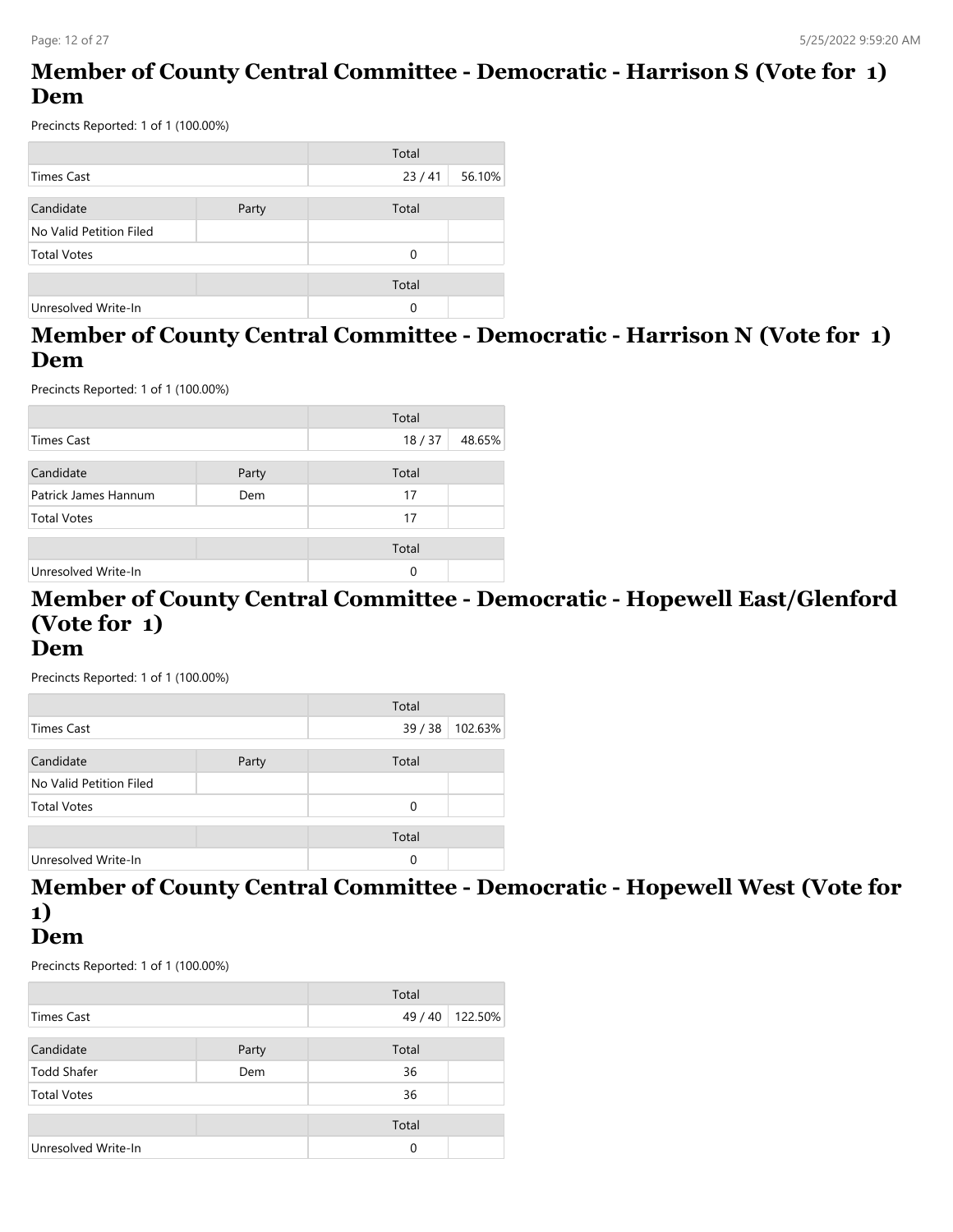### **Member of County Central Committee - Democratic - Junction City (Vote for 1) Dem**

Precincts Reported: 1 of 1 (100.00%)

|                     |       | Total |        |
|---------------------|-------|-------|--------|
| <b>Times Cast</b>   |       | 24/44 | 54.55% |
|                     |       |       |        |
| Candidate           | Party | Total |        |
| Nicole A. Ward      | Dem   | 23    |        |
| <b>Total Votes</b>  |       | 23    |        |
|                     |       |       |        |
|                     |       | Total |        |
| Unresolved Write-In |       | 0     |        |

### **Member of County Central Committee - Democratic - Jackson East (Vote for 1) Dem**

Precincts Reported: 1 of 1 (100.00%)

|                     |       | Total |        |
|---------------------|-------|-------|--------|
| <b>Times Cast</b>   |       | 29/55 | 52.73% |
| Candidate           | Party | Total |        |
| Marty A. Skillman   | Dem   | 28    |        |
| <b>Total Votes</b>  |       | 28    |        |
|                     |       | Total |        |
| Unresolved Write-In |       | 0     |        |

#### **Member of County Central Committee - Democratic - Jackson West (Vote for 1)**

### **Dem**

Precincts Reported: 1 of 1 (100.00%)

|                         |       | Total    |        |
|-------------------------|-------|----------|--------|
| Times Cast              |       | 19/40    | 47.50% |
|                         |       |          |        |
| Candidate               | Party | Total    |        |
| No Valid Petition Filed |       |          |        |
| <b>Total Votes</b>      |       | $\Omega$ |        |
|                         |       |          |        |
|                         |       | Total    |        |
| Unresolved Write-In     |       | $\Omega$ |        |

### **Member of County Central Committee - Democratic - Madison (Vote for 1) Dem**

|                        |       | Total |         |
|------------------------|-------|-------|---------|
| <b>Times Cast</b>      |       | 38/25 | 152.00% |
| Candidate              | Party | Total |         |
| Patrick Joseph Stenson | Dem   | 26    |         |
| <b>Total Votes</b>     |       | 26    |         |
|                        |       | Total |         |
| Unresolved Write-In    |       | 0     |         |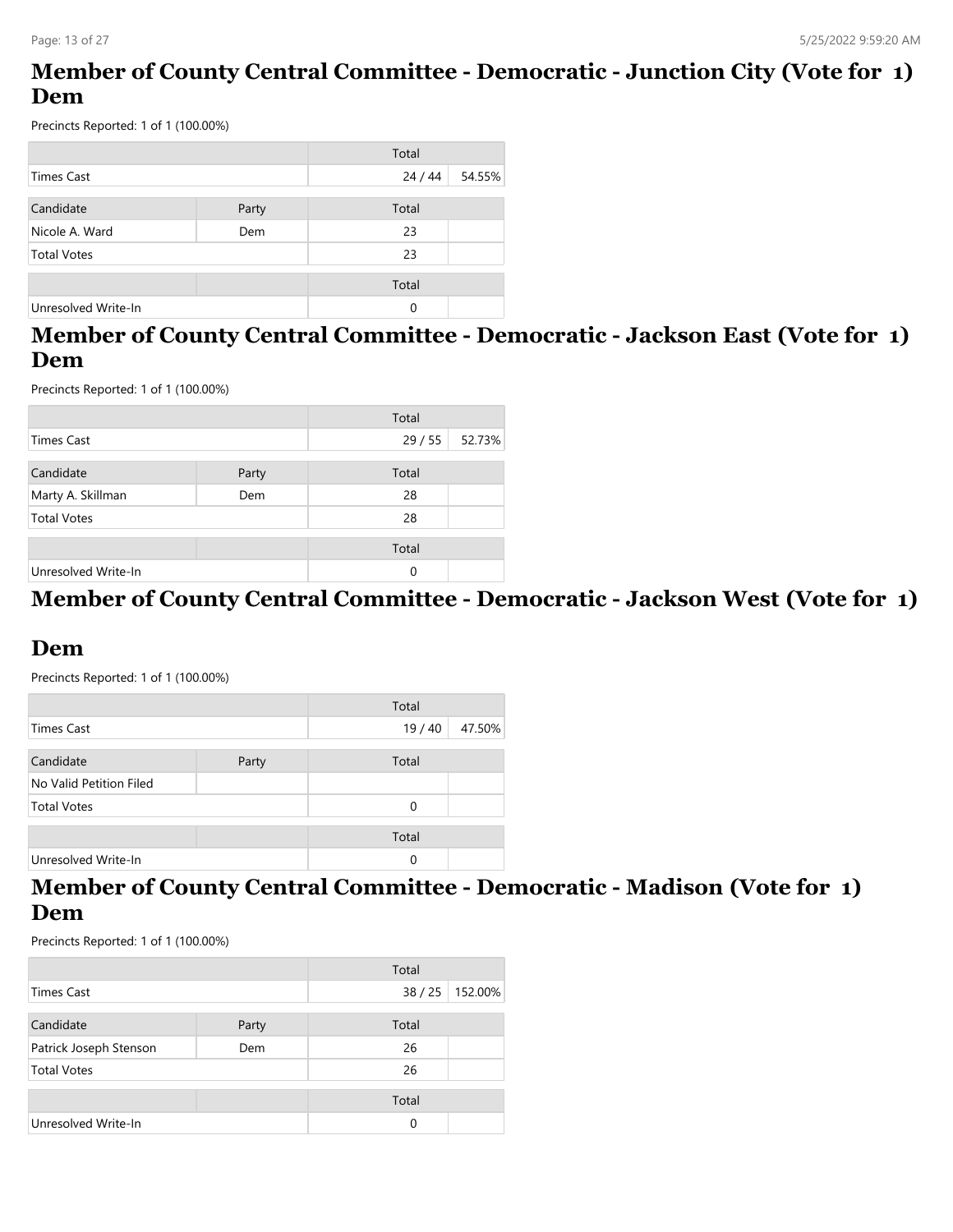#### **Member of County Central Committee - Democratic - Monday Creek (Vote for 1) Dem**

Precincts Reported: 1 of 1 (100.00%)

|                         |       | Total |        |
|-------------------------|-------|-------|--------|
| Times Cast              |       | 14/20 | 70.00% |
|                         |       |       |        |
| Candidate               | Party | Total |        |
| No Valid Petition Filed |       |       |        |
| <b>Total Votes</b>      |       | 0     |        |
|                         |       | Total |        |
| Unresolved Write-In     |       | 0     |        |

#### **Member of County Central Committee - Democratic - Corning/Rendville/Monroe (Vote for 1) Dem**

Precincts Reported: 1 of 1 (100.00%)

|                     |                 | Total |        |
|---------------------|-----------------|-------|--------|
| <b>Times Cast</b>   |                 | 28/36 | 77.78% |
|                     |                 |       |        |
| Candidate           | Party           | Total |        |
| <b>Total Votes</b>  |                 | 9     |        |
|                     |                 |       |        |
|                     |                 | Total |        |
| Linda Sue Gossman   | <b>WRITE-IN</b> | 9     |        |
| Unresolved Write-In |                 | 0     |        |

#### **Member of County Central Committee - Democratic - Pike South (Vote for 1) Dem**

Precincts Reported: 1 of 1 (100.00%)

|       | Total    |        |
|-------|----------|--------|
|       | 23/54    | 42.59% |
|       |          |        |
| Party | Total    |        |
| Dem   | 15       |        |
|       | 15       |        |
|       |          |        |
|       | Total    |        |
|       | $\Omega$ |        |
|       |          |        |

#### **Member of County Central Committee - Democratic - Pike West (Vote for 1) Dem**

|                     |       | Total    |        |
|---------------------|-------|----------|--------|
| <b>Times Cast</b>   |       | 72/99    | 72.73% |
|                     |       |          |        |
| Candidate           | Party | Total    |        |
| <b>Bo Dupler</b>    | Dem   | 63       |        |
| <b>Total Votes</b>  |       | 63       |        |
|                     |       | Total    |        |
| Unresolved Write-In |       | $\Omega$ |        |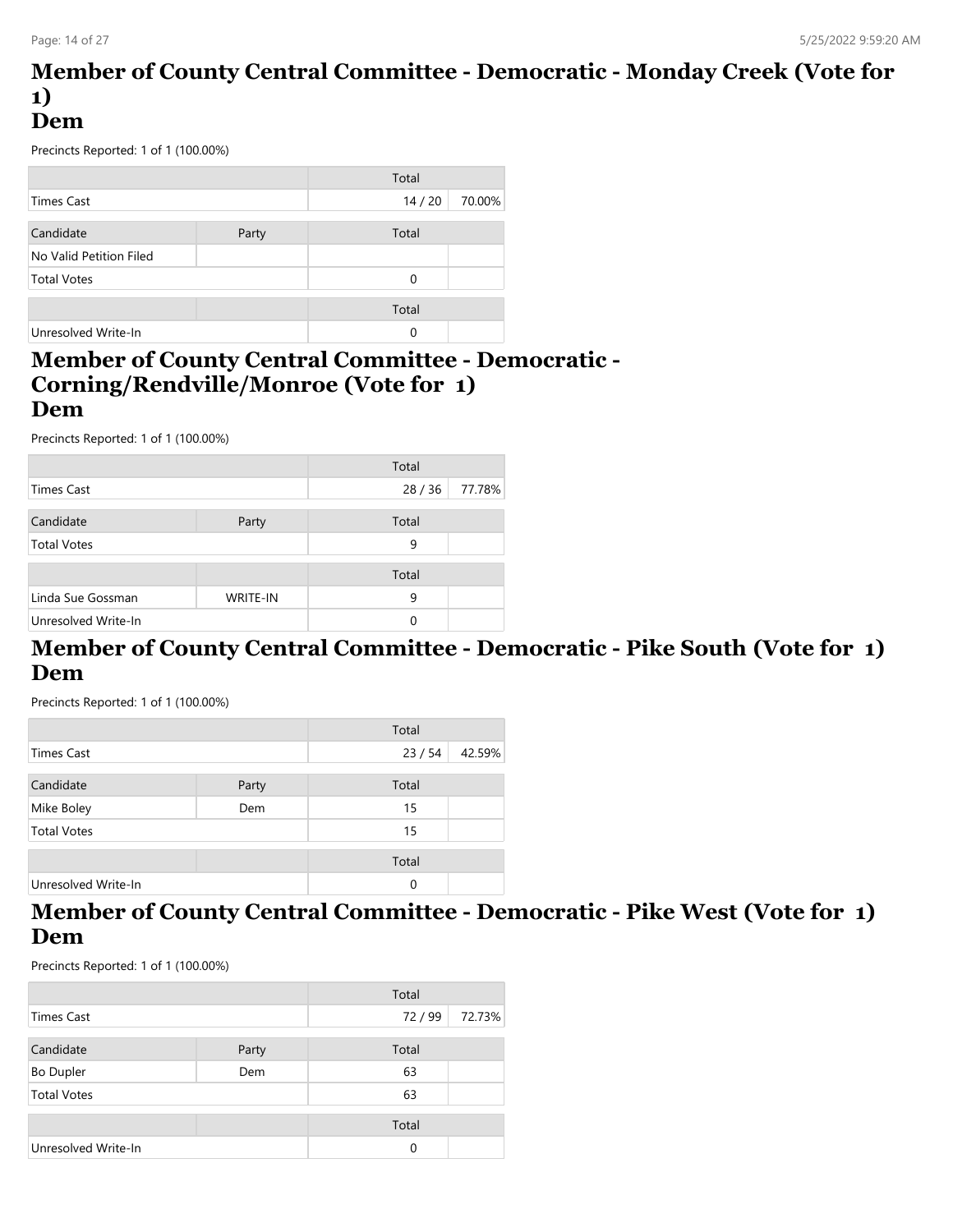### **Member of County Central Committee - Democratic - Pleasant (Vote for 1) Dem**

Precincts Reported: 1 of 1 (100.00%)

|                         |       | Total |        |
|-------------------------|-------|-------|--------|
| Times Cast              |       | 32/41 | 78.05% |
|                         |       |       |        |
| Candidate               | Party | Total |        |
| No Valid Petition Filed |       |       |        |
| <b>Total Votes</b>      |       | 0     |        |
|                         |       |       |        |
|                         |       | Total |        |
| Unresolved Write-In     |       | 0     |        |

### **Member of County Central Committee - Democratic - Somerset (Vote for 1) Dem**

Precincts Reported: 1 of 1 (100.00%)

|                      |       | Total |        |
|----------------------|-------|-------|--------|
| Times Cast           |       | 63/89 | 70.79% |
| Candidate            | Party | Total |        |
| Elizabeth A. Santore | Dem   | 45    |        |
| <b>Total Votes</b>   |       | 45    |        |
|                      |       | Total |        |
| Unresolved Write-In  |       | 0     |        |

#### **Member of County Central Committee - Democratic - Reading East (Vote for 1) Dem**

Precincts Reported: 1 of 1 (100.00%)

|                     |                 | Total |        |
|---------------------|-----------------|-------|--------|
| Times Cast          |                 | 46/59 | 77.97% |
| Candidate           | Party           | Total |        |
| <b>Total Votes</b>  |                 | 8     |        |
|                     |                 | Total |        |
| Carla Stimmel       | <b>WRITE-IN</b> | 8     |        |
| Unresolved Write-In |                 | 0     |        |

### **Member of County Central Committee - Democratic - Reading North (Vote for 1)**

**Dem**

|                         |                 | Total |        |
|-------------------------|-----------------|-------|--------|
| <b>Times Cast</b>       |                 | 35/44 | 79.55% |
| Candidate               | Party           | Total |        |
| <b>Total Votes</b>      |                 | 4     |        |
|                         |                 | Total |        |
| Lucinda Reichley Yinger | <b>WRITE-IN</b> | 4     |        |
| Unresolved Write-In     |                 | O     |        |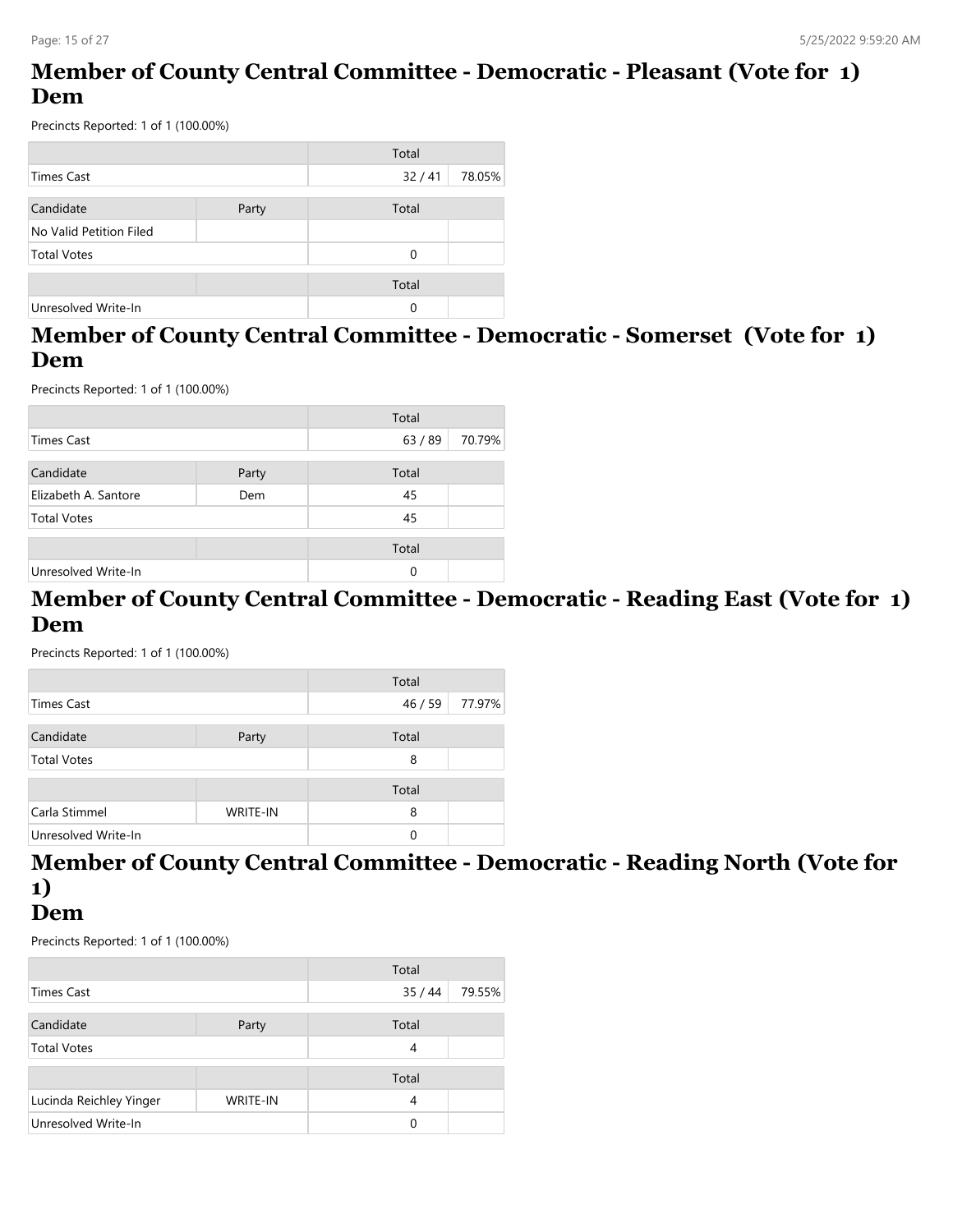#### **Member of County Central Committee - Democratic - Reading South (Vote for 1) Dem**

Precincts Reported: 1 of 1 (100.00%)

|                         |       | Total    |        |
|-------------------------|-------|----------|--------|
| Times Cast              |       | 33 / 50  | 66.00% |
| Candidate               | Party | Total    |        |
| No Valid Petition Filed |       |          |        |
| <b>Total Votes</b>      |       | $\Omega$ |        |
|                         |       | Total    |        |
| Unresolved Write-In     |       | 0        |        |

#### **Member of County Central Committee - Democratic - Hemlock/Shawnee/Saltlick (Vote for 1) Dem**

Precincts Reported: 1 of 1 (100.00%)

|                     |       | Total |        |
|---------------------|-------|-------|--------|
| Times Cast          |       | 36/68 | 52.94% |
|                     |       |       |        |
| Candidate           | Party | Total |        |
| Debra L. Hutmire    | Dem   | 35    |        |
| <b>Total Votes</b>  |       | 35    |        |
|                     |       |       |        |
|                     |       | Total |        |
| Unresolved Write-In |       | 0     |        |

### **Member of County Central Committee - Democratic - Thornville (Vote for 1) Dem**

Precincts Reported: 1 of 1 (100.00%)

|                         |       | Total    |                 |
|-------------------------|-------|----------|-----------------|
| Times Cast              |       |          | 66 / 42 157.14% |
|                         |       |          |                 |
| Candidate               | Party | Total    |                 |
| No Valid Petition Filed |       |          |                 |
| <b>Total Votes</b>      |       | $\Omega$ |                 |
|                         |       |          |                 |
|                         |       | Total    |                 |
| Unresolved Write-In     |       | 0        |                 |

### **Member of County Central Committee - Democratic - Thorn West (Vote for 1) Dem**

|                         |       | Total   |         |
|-------------------------|-------|---------|---------|
| Times Cast              |       | 44 / 36 | 122.22% |
|                         |       |         |         |
| Candidate               | Party | Total   |         |
| No Valid Petition Filed |       |         |         |
| <b>Total Votes</b>      |       | 0       |         |
|                         |       |         |         |
|                         |       | Total   |         |
| Unresolved Write-In     |       | 0       |         |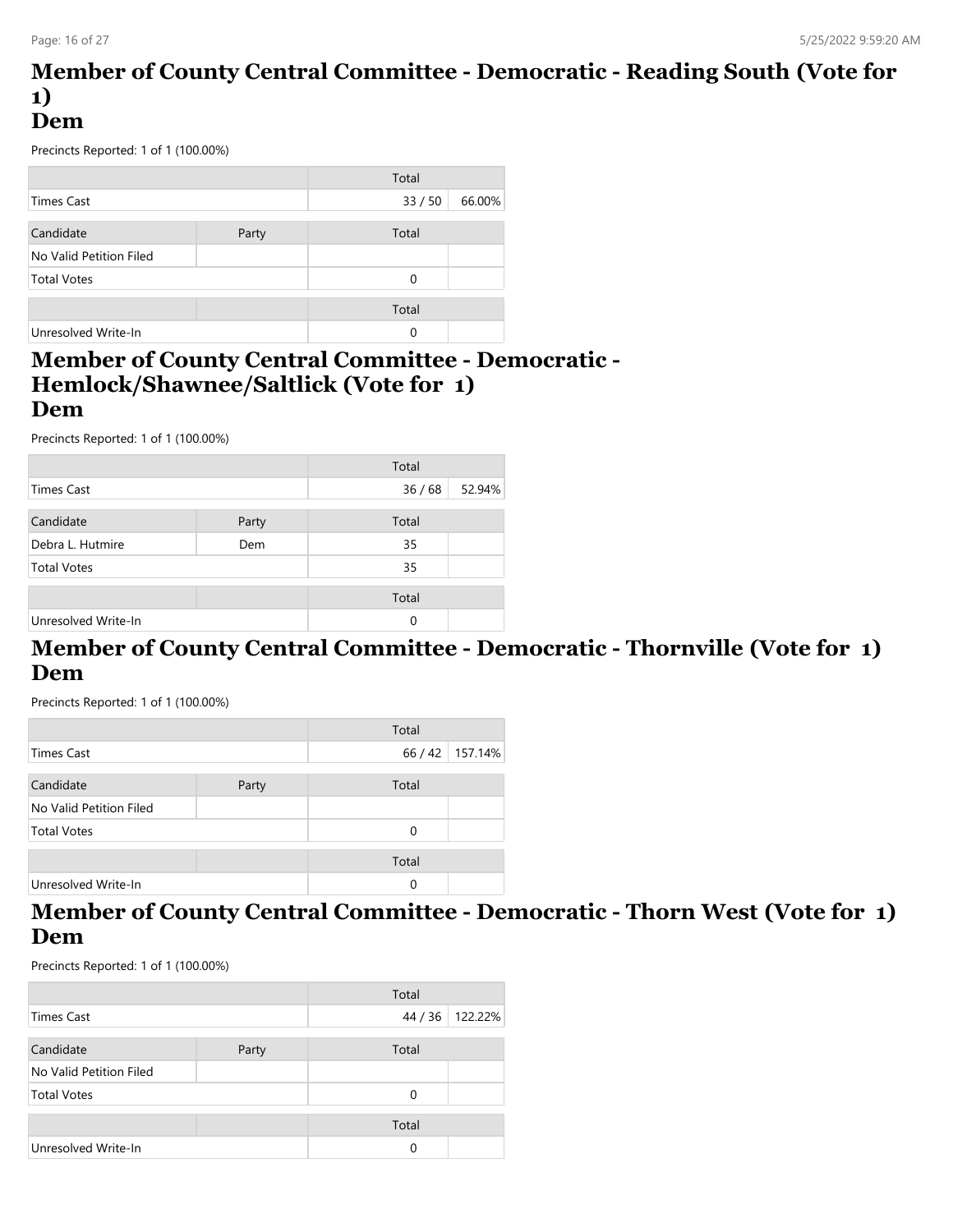### **Member of County Central Committee - Democratic - Thorn East (Vote for 1) Dem**

Precincts Reported: 1 of 1 (100.00%)

|                         |       | Total |         |
|-------------------------|-------|-------|---------|
| <b>Times Cast</b>       |       | 62/54 | 114.81% |
|                         |       |       |         |
| Candidate               | Party | Total |         |
| No Valid Petition Filed |       |       |         |
| <b>Total Votes</b>      |       | 0     |         |
|                         |       |       |         |
|                         |       | Total |         |
| Unresolved Write-In     |       | 0     |         |

### **Member of County Central Committee - Democratic - Thorn South (Vote for 1) Dem**

Precincts Reported: 1 of 1 (100.00%)

|                         |       | Total |        |
|-------------------------|-------|-------|--------|
| <b>Times Cast</b>       |       | 27/34 | 79.41% |
|                         |       |       |        |
| Candidate               | Party | Total |        |
| No Valid Petition Filed |       |       |        |
| <b>Total Votes</b>      |       | 0     |        |
|                         |       | Total |        |
| Unresolved Write-In     |       | 0     |        |

#### **Member of County Central Committee - Democratic - Buckeye Lake (Vote for 1)**

### **Dem**

Precincts Reported: 1 of 1 (100.00%)

|                     |       | Total |        |
|---------------------|-------|-------|--------|
| Times Cast          |       | 60/64 | 93.75% |
|                     |       |       |        |
| Candidate           | Party | Total |        |
| Barbara Lanthorn    | Dem   | 48    |        |
| <b>Total Votes</b>  |       | 48    |        |
|                     |       |       |        |
|                     |       | Total |        |
| Unresolved Write-In |       | 0     |        |

# **Member of County Central Committee - Republican - New Lexington A/B (Vote for 1)**

### **REP**

|                         |       | Total |         |
|-------------------------|-------|-------|---------|
| <b>Times Cast</b>       |       | 42/32 | 131.25% |
| Candidate               | Party | Total |         |
| No Valid Petition Filed |       |       |         |
| <b>Total Votes</b>      |       | 0     |         |
|                         |       | Total |         |
| Unresolved Write-In     |       | 0     |         |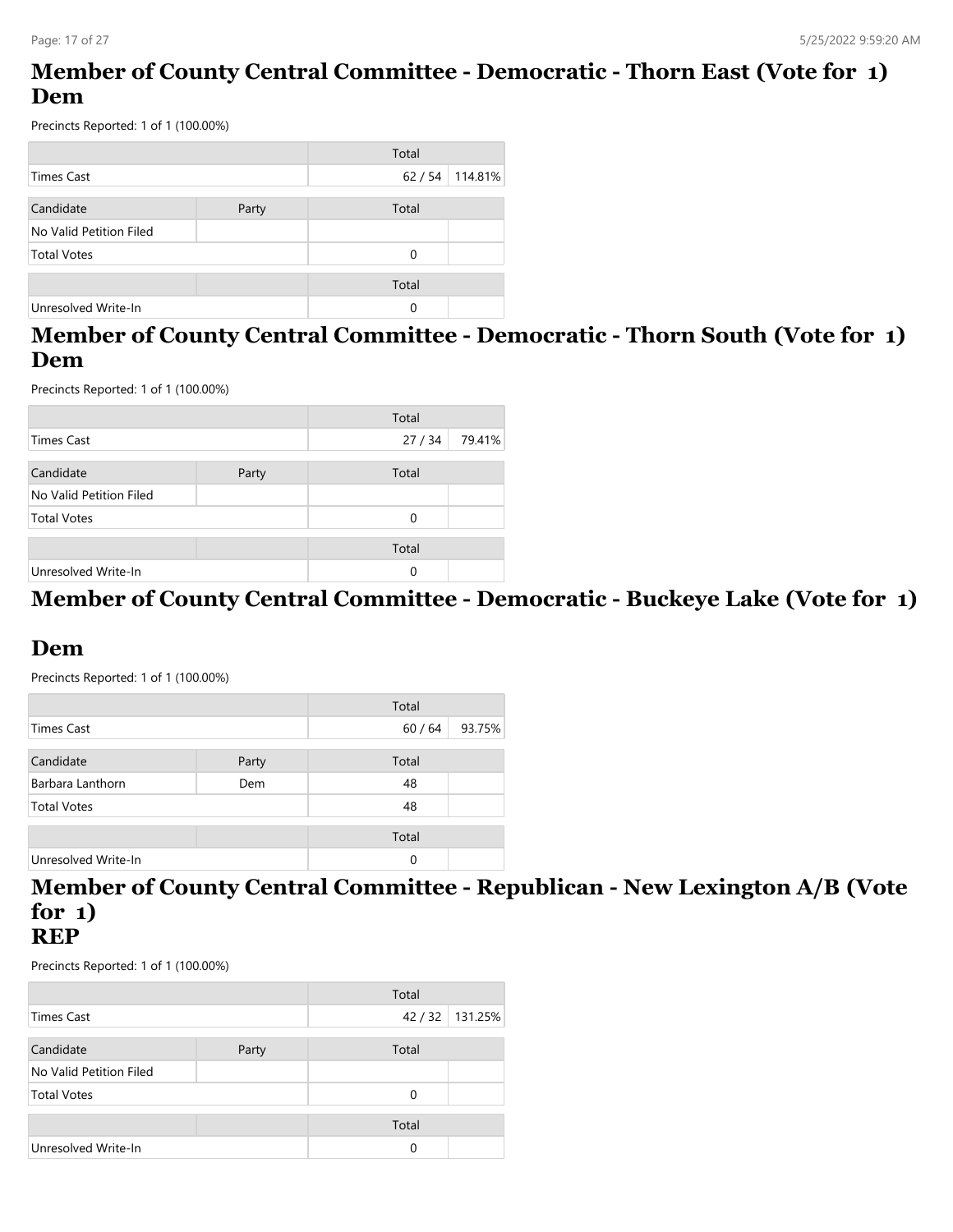#### **Member of County Central Committee - Republican - New Lexington C/E/F (Vote for 1) REP**

Precincts Reported: 1 of 1 (100.00%)

|                     |            | Total   |         |
|---------------------|------------|---------|---------|
| <b>Times Cast</b>   |            | 70 / 60 | 116.67% |
|                     |            |         |         |
| Candidate           | Party      | Total   |         |
| David H. Pletcher   | <b>REP</b> | 59      |         |
| <b>Total Votes</b>  |            | 59      |         |
|                     |            |         |         |
|                     |            | Total   |         |
| Unresolved Write-In |            | 0       |         |

# **Member of County Central Committee - Republican - New Lexington D (Vote for 1)**

#### **REP**

Precincts Reported: 1 of 1 (100.00%)

|                         |       | Total    |         |
|-------------------------|-------|----------|---------|
| Times Cast              |       | 50 / 45  | 111.11% |
|                         |       |          |         |
| Candidate               | Party | Total    |         |
| No Valid Petition Filed |       |          |         |
| <b>Total Votes</b>      |       | $\Omega$ |         |
|                         |       | Total    |         |
|                         |       |          |         |
| Unresolved Write-In     |       | $\Omega$ |         |

#### **Member of County Central Committee - Republican - New Lexington G/H/I (Vote for 1) REP**

|                     |            | Total   |        |
|---------------------|------------|---------|--------|
| Times Cast          |            | 112/113 | 99.12% |
| Candidate           | Party      | Total   |        |
| Derek Householder   | <b>REP</b> | 91      |        |
| <b>Total Votes</b>  |            | 91      |        |
|                     |            | Total   |        |
| Unresolved Write-In |            | 0       |        |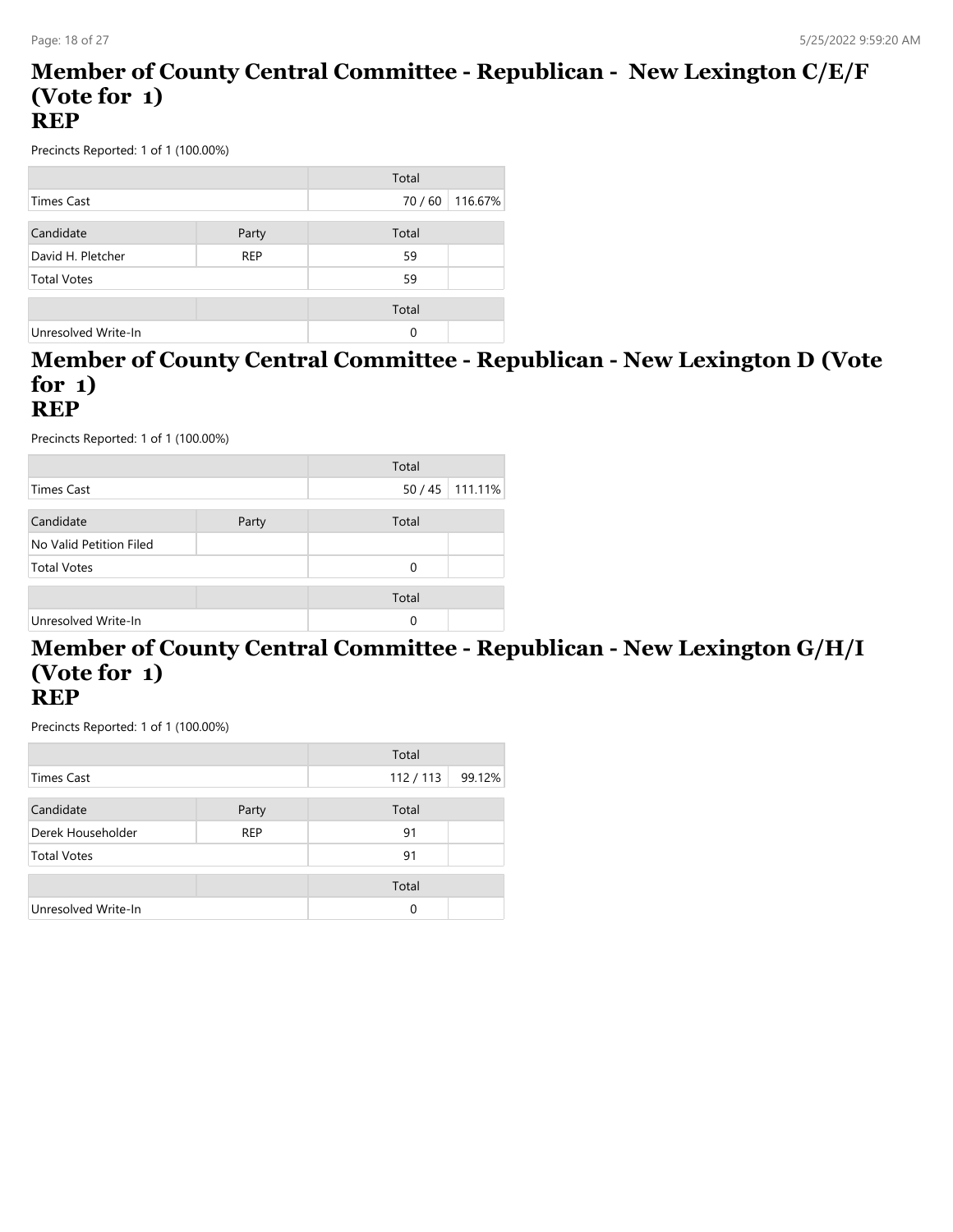#### **Member of County Central Committee - Republican - Bearfield East/West (Vote for 1) REP**

Precincts Reported: 1 of 1 (100.00%)

|                        |            | Total     |        |
|------------------------|------------|-----------|--------|
| Times Cast             |            | 161 / 167 | 96.41% |
|                        |            |           |        |
| Candidate              | Party      | Total     |        |
| Michael Lewis Heavener | <b>REP</b> | 131       |        |
| <b>Total Votes</b>     |            | 131       |        |
|                        |            |           |        |
|                        |            | Total     |        |
| Unresolved Write-In    |            | 0         |        |

# **Member of County Central Committee - Republican - Redfield/Rehoboth (Vote for 1)**

#### **REP**

Precincts Reported: 1 of 1 (100.00%)

|                     |            | Total     |         |
|---------------------|------------|-----------|---------|
| <b>Times Cast</b>   |            | 187 / 171 | 109.36% |
|                     |            |           |         |
| Candidate           | Party      | Total     |         |
| Kenton C. Cannon    | <b>REP</b> | 128       |         |
| Rayanna M. Rinehart | <b>REP</b> | 37        |         |
| <b>Total Votes</b>  |            | 165       |         |
|                     |            |           |         |
|                     |            | Total     |         |
| Unresolved Write-In |            | 0         |         |

#### **Member of County Central Committee - Republican - New Straitsville/Coal (Vote for 1) REP**

| Total                   |       |         |         |
|-------------------------|-------|---------|---------|
| Times Cast              |       | 67 / 47 | 142.55% |
| Candidate               | Party | Total   |         |
| No Valid Petition Filed |       |         |         |
| <b>Total Votes</b>      |       | 0       |         |
|                         |       | Total   |         |
| Unresolved Write-In     |       | 0       |         |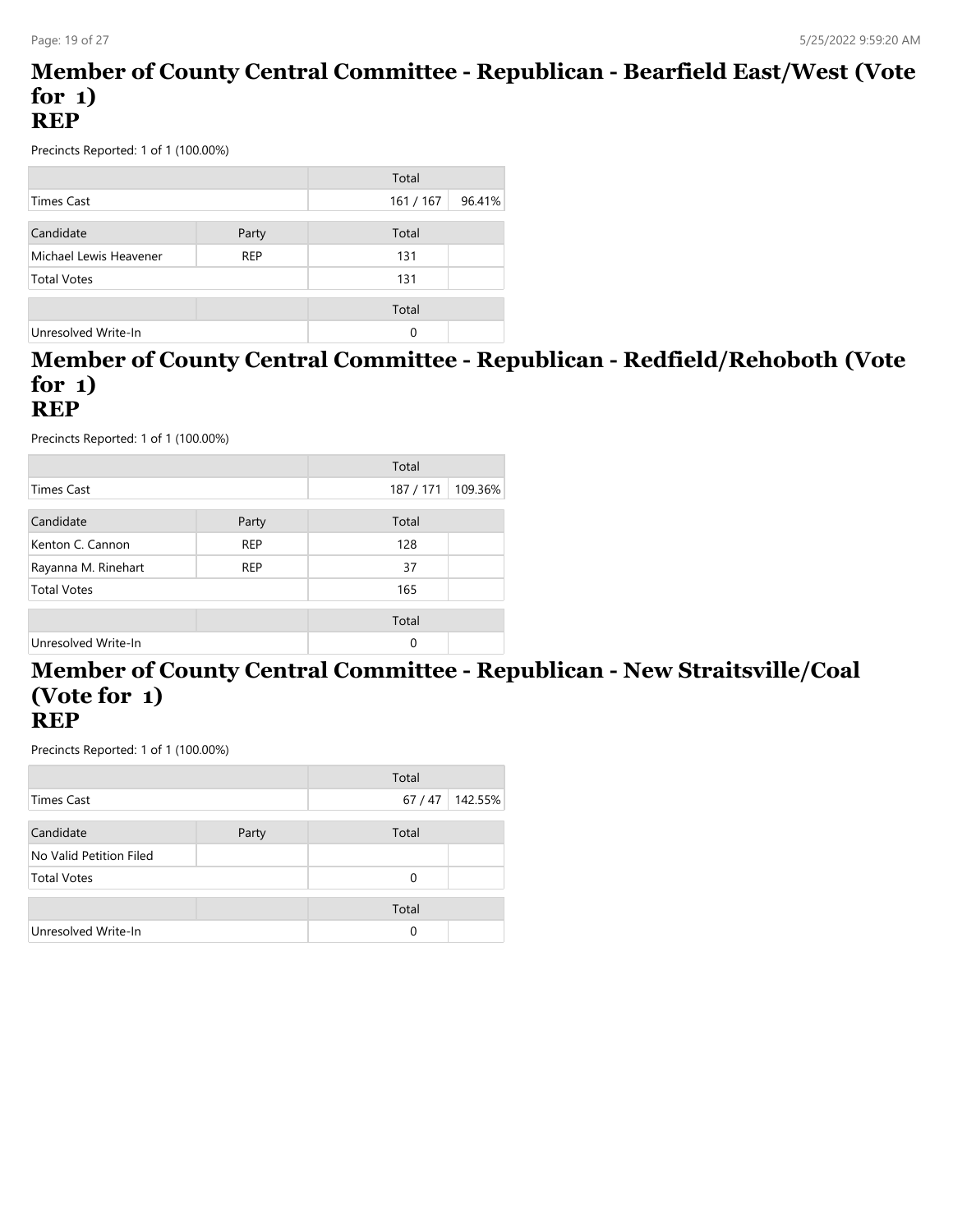#### **Member of County Central Committee - Republican - Crooksville A/B/C/D (Vote for 1) REP**

Precincts Reported: 1 of 1 (100.00%)

|                         |       | Total    |        |
|-------------------------|-------|----------|--------|
| Times Cast              |       | 64 / 71  | 90.14% |
|                         |       |          |        |
| Candidate               | Party | Total    |        |
| No Valid Petition Filed |       |          |        |
| <b>Total Votes</b>      |       | $\Omega$ |        |
|                         |       |          |        |
|                         |       | Total    |        |
| Unresolved Write-In     |       | 0        |        |

# **Member of County Central Committee - Republican - Crooksville E/F (Vote for 1)**

#### **REP**

Precincts Reported: 1 of 1 (100.00%)

|                     |            | Total    |        |
|---------------------|------------|----------|--------|
| Times Cast          |            | 41/47    | 87.23% |
|                     |            |          |        |
| Candidate           | Party      | Total    |        |
| Julie Zehendner     | <b>REP</b> | 38       |        |
| <b>Total Votes</b>  |            | 38       |        |
|                     |            | Total    |        |
| Unresolved Write-In |            | $\Omega$ |        |

### **Member of County Central Committee - Republican - Roseville (Vote for 1) REP**

Precincts Reported: 1 of 1 (100.00%)

|                     |            | Total    |         |
|---------------------|------------|----------|---------|
| <b>Times Cast</b>   |            | 53/40    | 132.50% |
|                     |            |          |         |
| Candidate           | Party      | Total    |         |
| Derrick Keylor      | <b>REP</b> | 42       |         |
| <b>Total Votes</b>  |            | 42       |         |
|                     |            |          |         |
|                     |            | Total    |         |
| Unresolved Write-In |            | $\Omega$ |         |

### **Member of County Central Committee - Republican - Harrison S (Vote for 1) REP**

|                     |            | Total |         |
|---------------------|------------|-------|---------|
| Times Cast          |            | 94/86 | 109.30% |
| Candidate           | Party      | Total |         |
| Steven Baker        | <b>REP</b> | 73    |         |
| <b>Total Votes</b>  |            | 73    |         |
|                     |            | Total |         |
| Unresolved Write-In |            | 0     |         |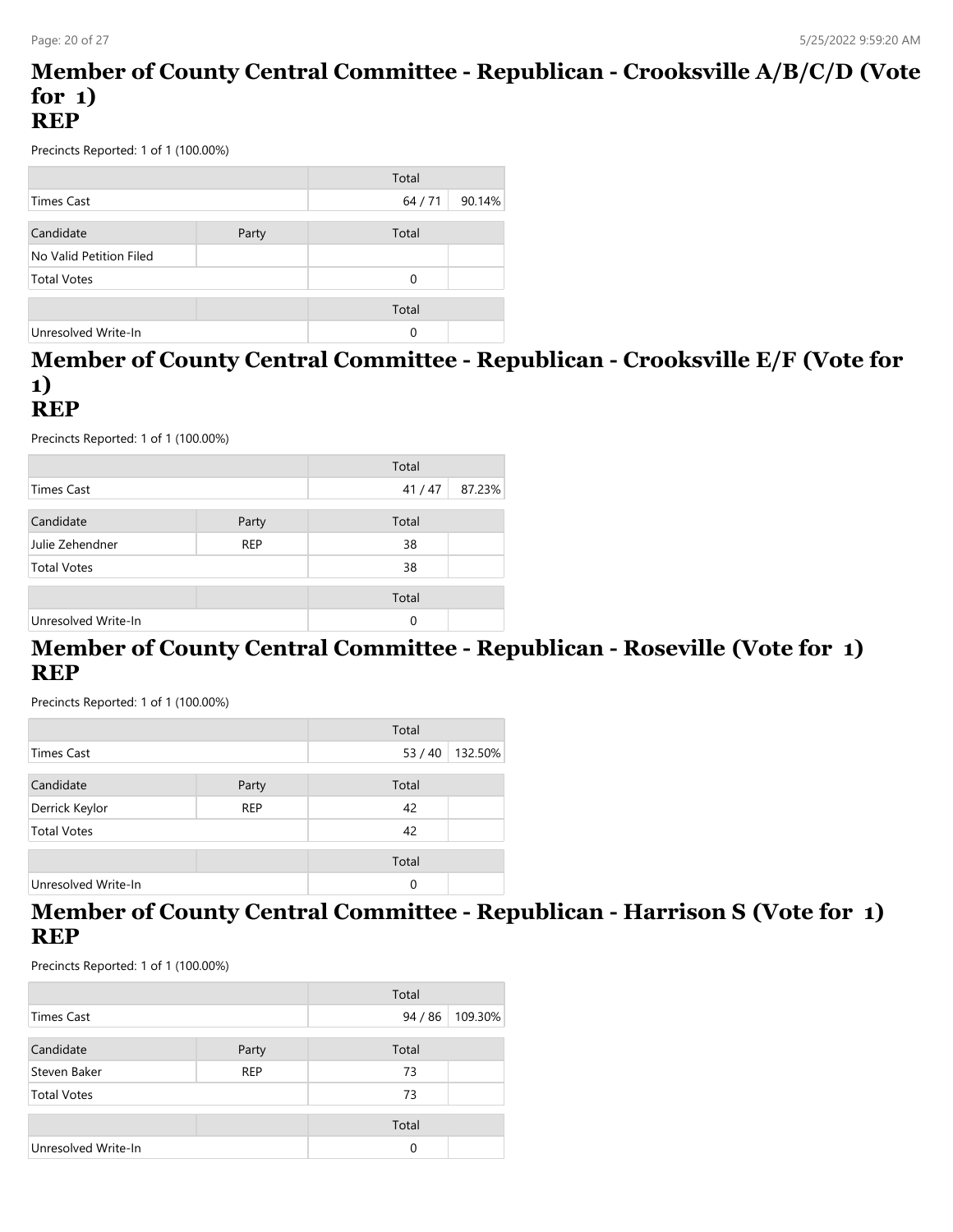### **Member of County Central Committee - Republican - Harrison N (Vote for 1) REP**

Precincts Reported: 1 of 1 (100.00%)

|                     |            | Total   |        |
|---------------------|------------|---------|--------|
| <b>Times Cast</b>   |            | 78 / 86 | 90.70% |
|                     |            |         |        |
| Candidate           | Party      | Total   |        |
| Jeff Dennis         | <b>REP</b> | 62      |        |
| <b>Total Votes</b>  |            | 62      |        |
|                     |            | Total   |        |
| Unresolved Write-In |            | 0       |        |

#### **Member of County Central Committee - Republican - Hopewell East/Glenford (Vote for 1) REP**

Precincts Reported: 1 of 1 (100.00%)

|                       |            | Total     |         |
|-----------------------|------------|-----------|---------|
| Times Cast            |            | 230 / 154 | 149.35% |
|                       |            |           |         |
| Candidate             | Party      | Total     |         |
| <b>Benny Mitchell</b> | <b>REP</b> | 157       |         |
| <b>Total Votes</b>    |            | 157       |         |
|                       |            | Total     |         |
| Unresolved Write-In   |            | 0         |         |

#### **Member of County Central Committee - Republican - Hopewell West (Vote for 1) REP**

Precincts Reported: 1 of 1 (100.00%)

|                     |            | Total     |         |
|---------------------|------------|-----------|---------|
| Times Cast          |            | 306 / 198 | 154.55% |
|                     |            |           |         |
| Candidate           | Party      | Total     |         |
| Frank F. Correll    | <b>REP</b> | 216       |         |
| <b>Total Votes</b>  |            | 216       |         |
|                     |            |           |         |
|                     |            | Total     |         |
| Unresolved Write-In |            | 0         |         |

#### **Member of County Central Committee - Republican - Junction City (Vote for 1) REP**

|                     |            | Total |         |
|---------------------|------------|-------|---------|
| <b>Times Cast</b>   |            | 70/59 | 118.64% |
|                     |            |       |         |
| Candidate           | Party      | Total |         |
| Anne Barnett        | <b>REP</b> | 64    |         |
| <b>Total Votes</b>  |            | 64    |         |
|                     |            |       |         |
|                     |            | Total |         |
| Unresolved Write-In |            | 0     |         |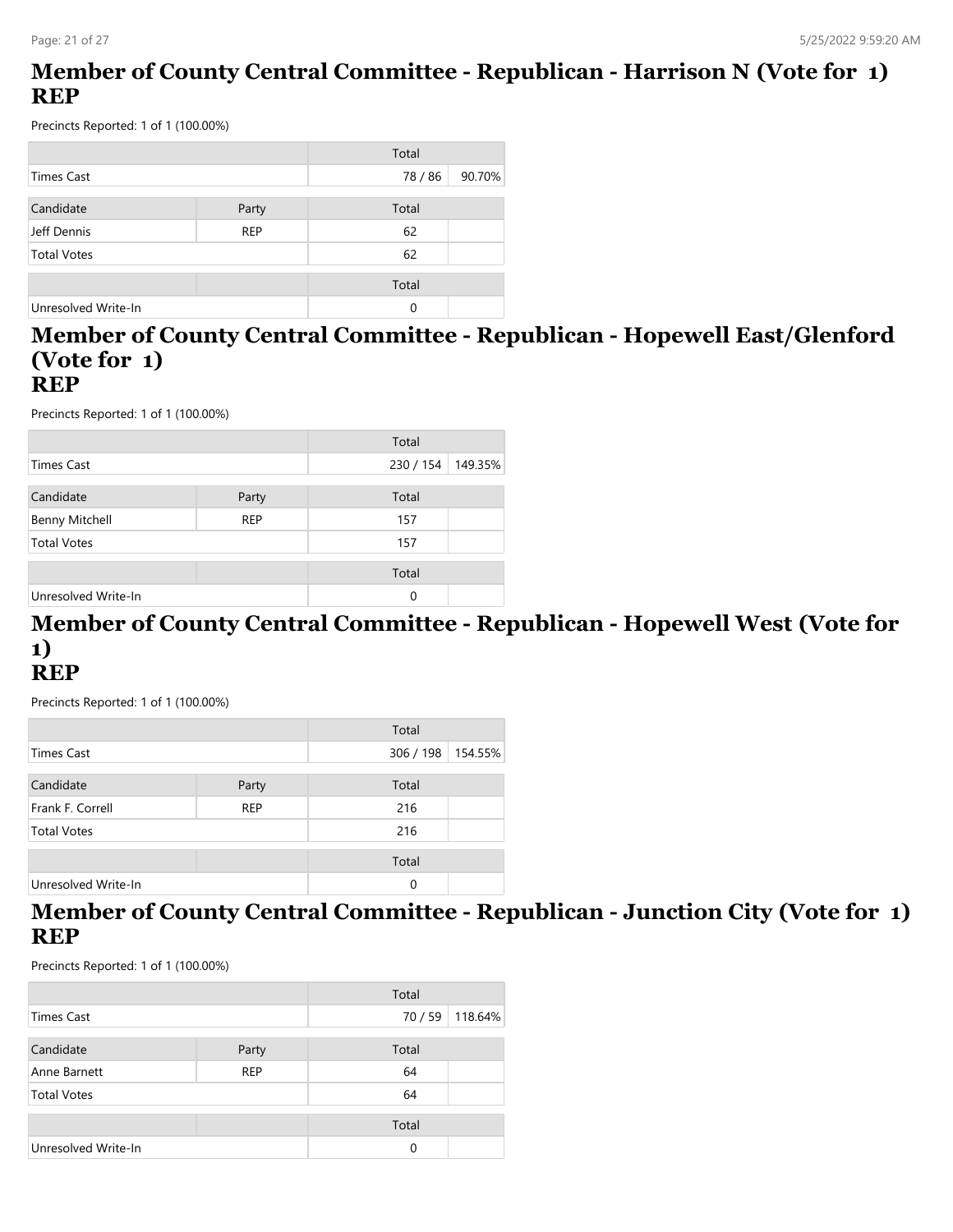### **Member of County Central Committee - Republican - Jackson East (Vote for 1) REP**

Precincts Reported: 1 of 1 (100.00%)

|                     |            | Total     |         |
|---------------------|------------|-----------|---------|
| Times Cast          |            | 141 / 119 | 118.49% |
|                     |            |           |         |
| Candidate           | Party      | Total     |         |
| Brenda J. Wright    | <b>REP</b> | 117       |         |
| <b>Total Votes</b>  |            | 117       |         |
|                     |            | Total     |         |
| Unresolved Write-In |            | 0         |         |

### **Member of County Central Committee - Republican - Jackson West (Vote for 1) REP**

Precincts Reported: 1 of 1 (100.00%)

|                     |            | Total     |         |
|---------------------|------------|-----------|---------|
| <b>Times Cast</b>   |            | 150 / 145 | 103.45% |
| Candidate           | Party      | Total     |         |
| Tom Spohn           | <b>REP</b> | 124       |         |
| <b>Total Votes</b>  |            | 124       |         |
|                     |            | Total     |         |
| Unresolved Write-In |            | 0         |         |

#### **Member of County Central Committee - Republican - Madison (Vote for 1) REP**

Precincts Reported: 1 of 1 (100.00%)

|                     |            | Total   |         |
|---------------------|------------|---------|---------|
| Times Cast          |            | 210/135 | 155.56% |
| Candidate           | Party      | Total   |         |
| Jamie L. Snider     | <b>REP</b> | 165     |         |
| <b>Total Votes</b>  |            | 165     |         |
|                     |            | Total   |         |
| Unresolved Write-In |            | 0       |         |

# **Member of County Central Committee - Republican - Monday Creek (Vote for 1)**

# **REP**

|                         |       | Total |         |
|-------------------------|-------|-------|---------|
| <b>Times Cast</b>       |       | 98/78 | 125.64% |
| Candidate               | Party | Total |         |
| No Valid Petition Filed |       |       |         |
| <b>Total Votes</b>      |       | 0     |         |
|                         |       | Total |         |
| Unresolved Write-In     |       | 0     |         |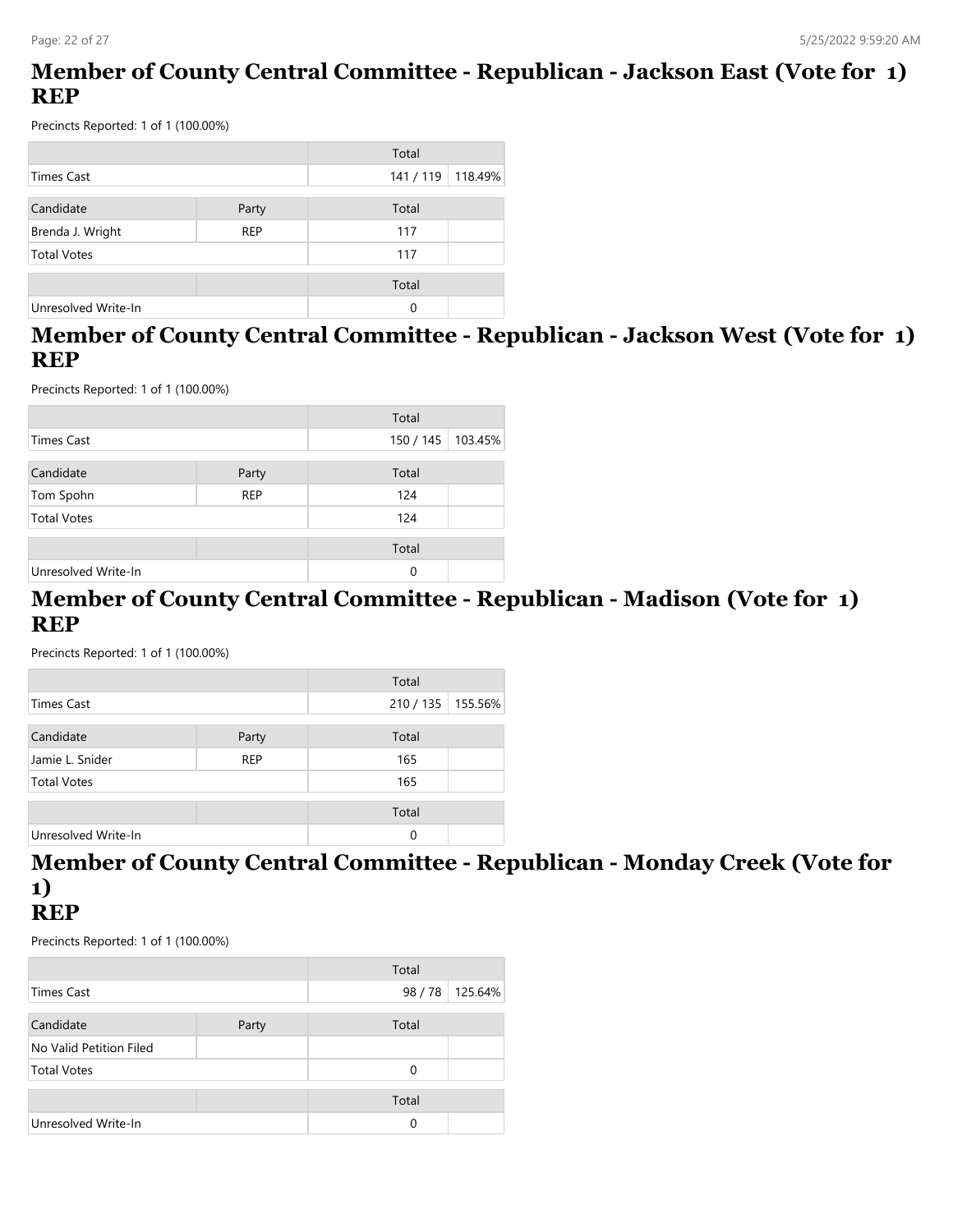#### **Member of County Central Committee - Republican - Corning/Rendville/Monroe (Vote for 1) REP**

Precincts Reported: 1 of 1 (100.00%)

|                         |       | Total     |         |
|-------------------------|-------|-----------|---------|
| Times Cast              |       | 129 / 101 | 127.72% |
|                         |       |           |         |
| Candidate               | Party | Total     |         |
| No Valid Petition Filed |       |           |         |
| <b>Total Votes</b>      |       | 0         |         |
|                         |       |           |         |
|                         |       | Total     |         |
| Unresolved Write-In     |       | 0         |         |

### **Member of County Central Committee - Republican - Pike South (Vote for 1) REP**

Precincts Reported: 1 of 1 (100.00%)

|                     |            | Total  |         |
|---------------------|------------|--------|---------|
| Times Cast          |            | 100/81 | 123.46% |
|                     |            |        |         |
| Candidate           | Party      | Total  |         |
| Dan William Kinsel  | <b>REP</b> | 79     |         |
| <b>Total Votes</b>  |            | 79     |         |
|                     |            | Total  |         |
|                     |            |        |         |
| Unresolved Write-In |            | 0      |         |

### **Member of County Central Committee - Republican - Pike West (Vote for 1) REP**

Precincts Reported: 1 of 1 (100.00%)

|                                 |            | Total     |         |
|---------------------------------|------------|-----------|---------|
| Times Cast                      |            | 193 / 146 | 132.19% |
|                                 |            |           |         |
| Candidate                       | Party      | Total     |         |
| <b>Bradley Vincent Agriesti</b> | <b>REP</b> | 167       |         |
| <b>Total Votes</b>              |            | 167       |         |
|                                 |            |           |         |
|                                 |            | Total     |         |
| Unresolved Write-In             |            | $\Omega$  |         |

### **Member of County Central Committee - Republican - Pleasant (Vote for 1) REP**

|                     |            | Total    |        |
|---------------------|------------|----------|--------|
| Times Cast          |            | 107/115  | 93.04% |
| Candidate           | Party      | Total    |        |
| T. Chris Wilson     | <b>REP</b> | 75       |        |
| <b>Total Votes</b>  |            | 75       |        |
|                     |            | Total    |        |
| Unresolved Write-In |            | $\Omega$ |        |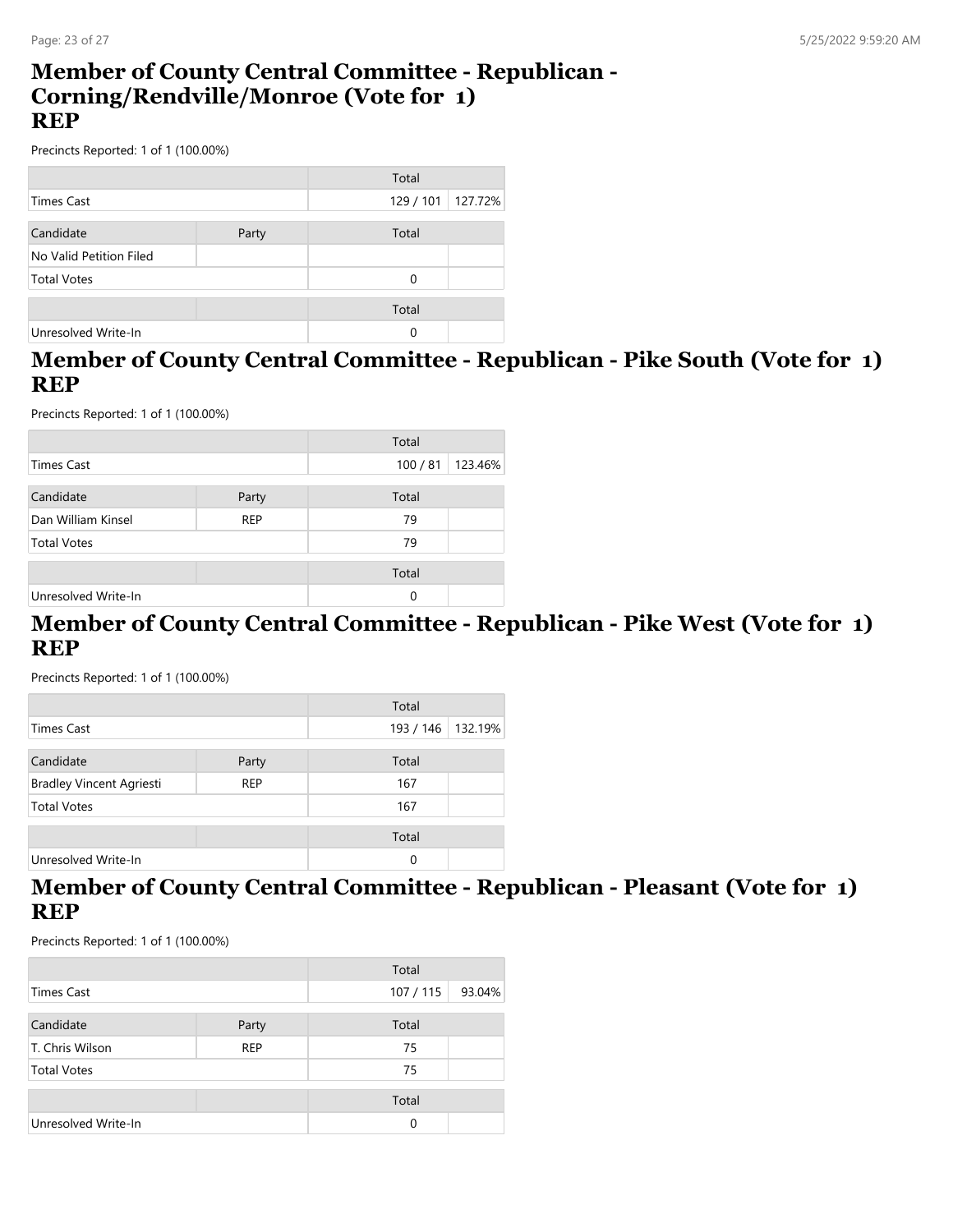#### **Member of County Central Committee - Republican - Somerset North/South (Vote for 1) REP**

Precincts Reported: 1 of 1 (100.00%)

|                     |            | Total     |         |
|---------------------|------------|-----------|---------|
| <b>Times Cast</b>   |            | 214 / 179 | 119.55% |
|                     |            |           |         |
| Candidate           | Party      | Total     |         |
| Nancy C. Flautt     | <b>REP</b> | 177       |         |
| <b>Total Votes</b>  |            | 177       |         |
|                     |            |           |         |
|                     |            | Total     |         |
| Unresolved Write-In |            | 0         |         |

### **Member of County Central Committee - Republican - Reading East (Vote for 1) REP**

Precincts Reported: 1 of 1 (100.00%)

|                         |       | Total     |         |
|-------------------------|-------|-----------|---------|
| Times Cast              |       | 181 / 127 | 142.52% |
| Candidate               | Party | Total     |         |
| No Valid Petition Filed |       |           |         |
| <b>Total Votes</b>      |       | $\Omega$  |         |
|                         |       | Total     |         |
| Unresolved Write-In     |       | 0         |         |

#### **Member of County Central Committee - Republican - Reading North (Vote for 1) REP**

Precincts Reported: 1 of 1 (100.00%)

|                         |       | Total               |  |
|-------------------------|-------|---------------------|--|
| Times Cast              |       | 199 / 132   150.76% |  |
|                         |       |                     |  |
| Candidate               | Party | Total               |  |
| No Valid Petition Filed |       |                     |  |
| <b>Total Votes</b>      |       | $\Omega$            |  |
|                         |       |                     |  |
|                         |       | Total               |  |
| Unresolved Write-In     |       | 0                   |  |

# **Member of County Central Committee - Republican - Reading South (Vote for 1)**

# **REP**

|                     |            | Total     |         |
|---------------------|------------|-----------|---------|
| <b>Times Cast</b>   |            | 228 / 156 | 146.15% |
| Candidate           | Party      | Total     |         |
| Tom Sweeney         | <b>REP</b> | 187       |         |
| <b>Total Votes</b>  |            | 187       |         |
|                     |            | Total     |         |
| Unresolved Write-In |            | 0         |         |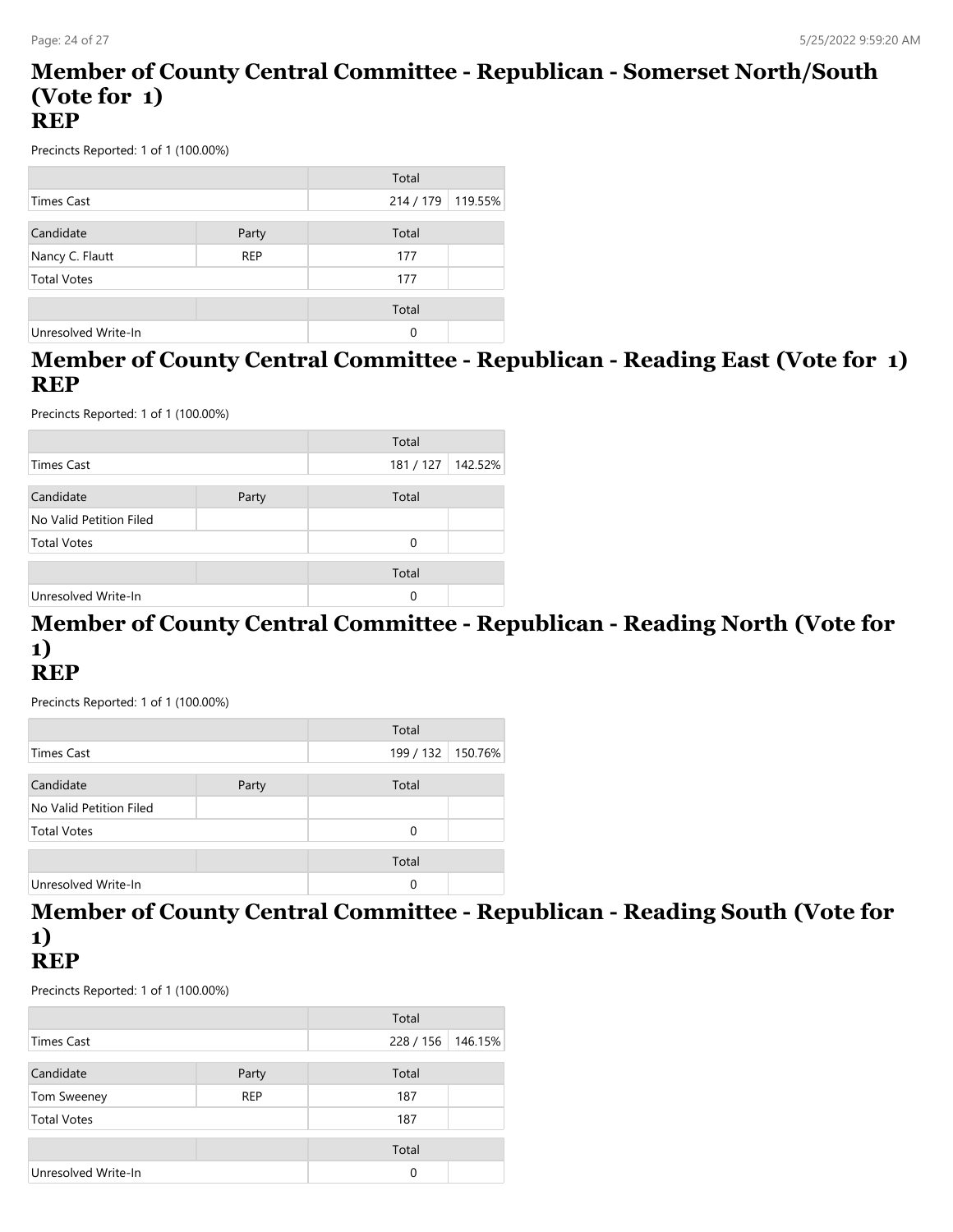### **Member of County Central Committee - Republican - Saltlick (Vote for 1) REP**

Precincts Reported: 1 of 1 (100.00%)

|                                  |       | Total |         |
|----------------------------------|-------|-------|---------|
| <b>Times Cast</b>                |       | 85/78 | 108.97% |
|                                  |       |       |         |
| Candidate                        | Party | Total |         |
| Sandra L. Leckrone<br><b>REP</b> |       | 71    |         |
| <b>Total Votes</b>               |       | 71    |         |
|                                  |       | Total |         |
| Unresolved Write-In              |       | 0     |         |

### **Member of County Central Committee - Republican - Thornville (Vote for 1) REP**

Precincts Reported: 1 of 1 (100.00%)

|                     |            | Total     |         |
|---------------------|------------|-----------|---------|
| <b>Times Cast</b>   |            | 229 / 135 | 169.63% |
|                     |            |           |         |
| Candidate           | Party      | Total     |         |
| Steven E. Carr      | <b>REP</b> | 162       |         |
| <b>Total Votes</b>  |            | 162       |         |
|                     |            | Total     |         |
| Unresolved Write-In |            | 0         |         |

#### **Member of County Central Committee - Republican - Thorn West (Vote for 1) REP**

Precincts Reported: 1 of 1 (100.00%)

| Total               |            |       |                    |
|---------------------|------------|-------|--------------------|
| Times Cast          |            |       | 122 / 72   169.44% |
|                     |            |       |                    |
| Candidate           | Party      | Total |                    |
| Jason Foltz         | <b>REP</b> | 93    |                    |
| <b>Total Votes</b>  |            | 93    |                    |
|                     |            | Total |                    |
|                     |            |       |                    |
| Unresolved Write-In |            | 0     |                    |

#### **Member of County Central Committee - Republican - Thorn East (Vote for 1) REP**

|                     |            | Total     |         |
|---------------------|------------|-----------|---------|
| Times Cast          |            | 247 / 173 | 142.77% |
| Candidate           | Party      | Total     |         |
| Jim Hay             | <b>REP</b> | 188       |         |
| <b>Total Votes</b>  |            | 188       |         |
|                     |            | Total     |         |
| Unresolved Write-In |            | 0         |         |